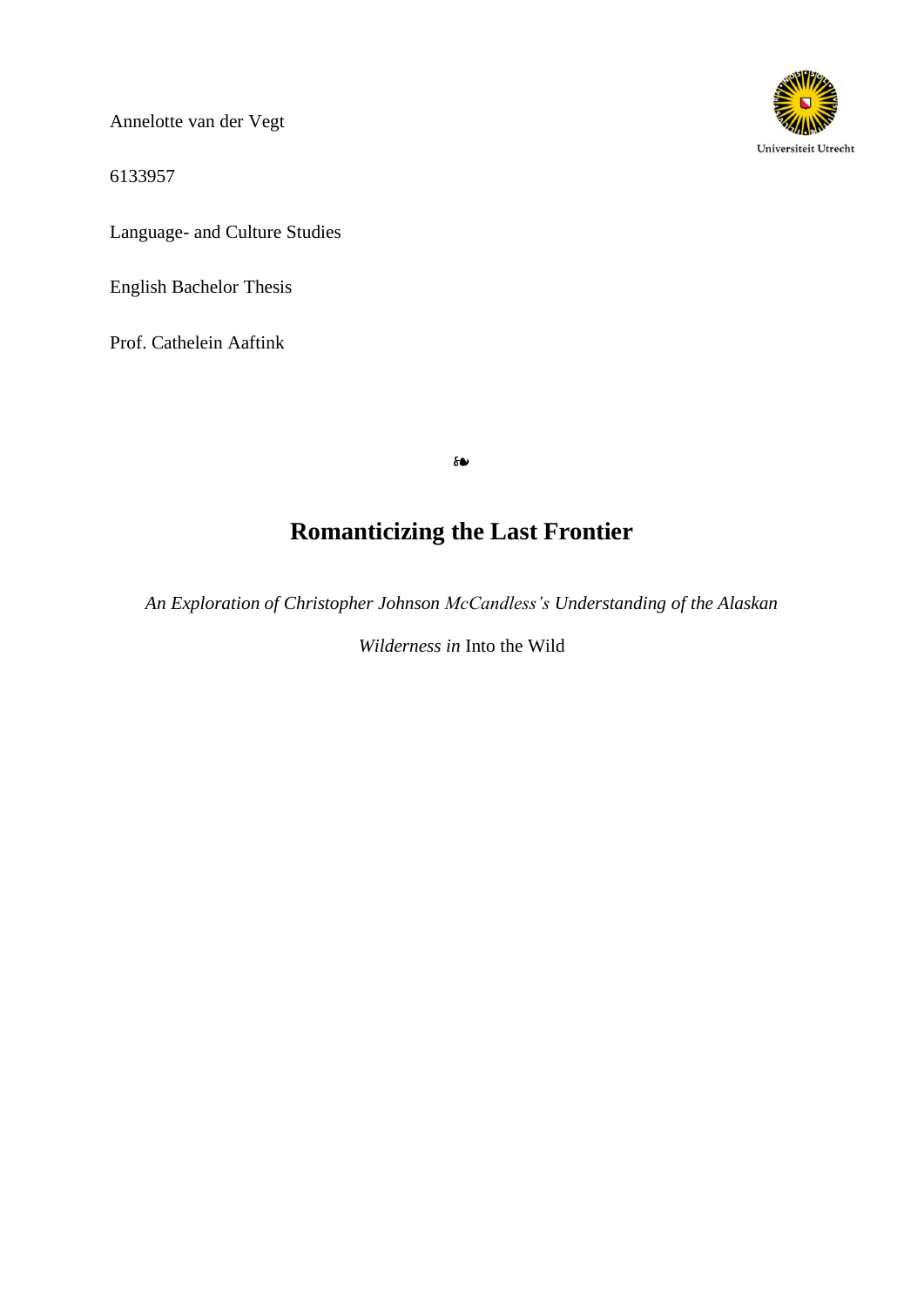## Table of Contents

| <b>Abstract</b>                                                  | 3  |
|------------------------------------------------------------------|----|
| Introduction                                                     | 3  |
| Chapter $1$ – The Idea of Wilderness                             |    |
| Chapter 2 – Interpreting the Writings of Christopher McCandless  | 12 |
| Chapter 3 – Christopher McCandless's Thematization of Wilderness | 18 |
| Conclusion                                                       | 30 |
| <b>Works Cited</b>                                               | 33 |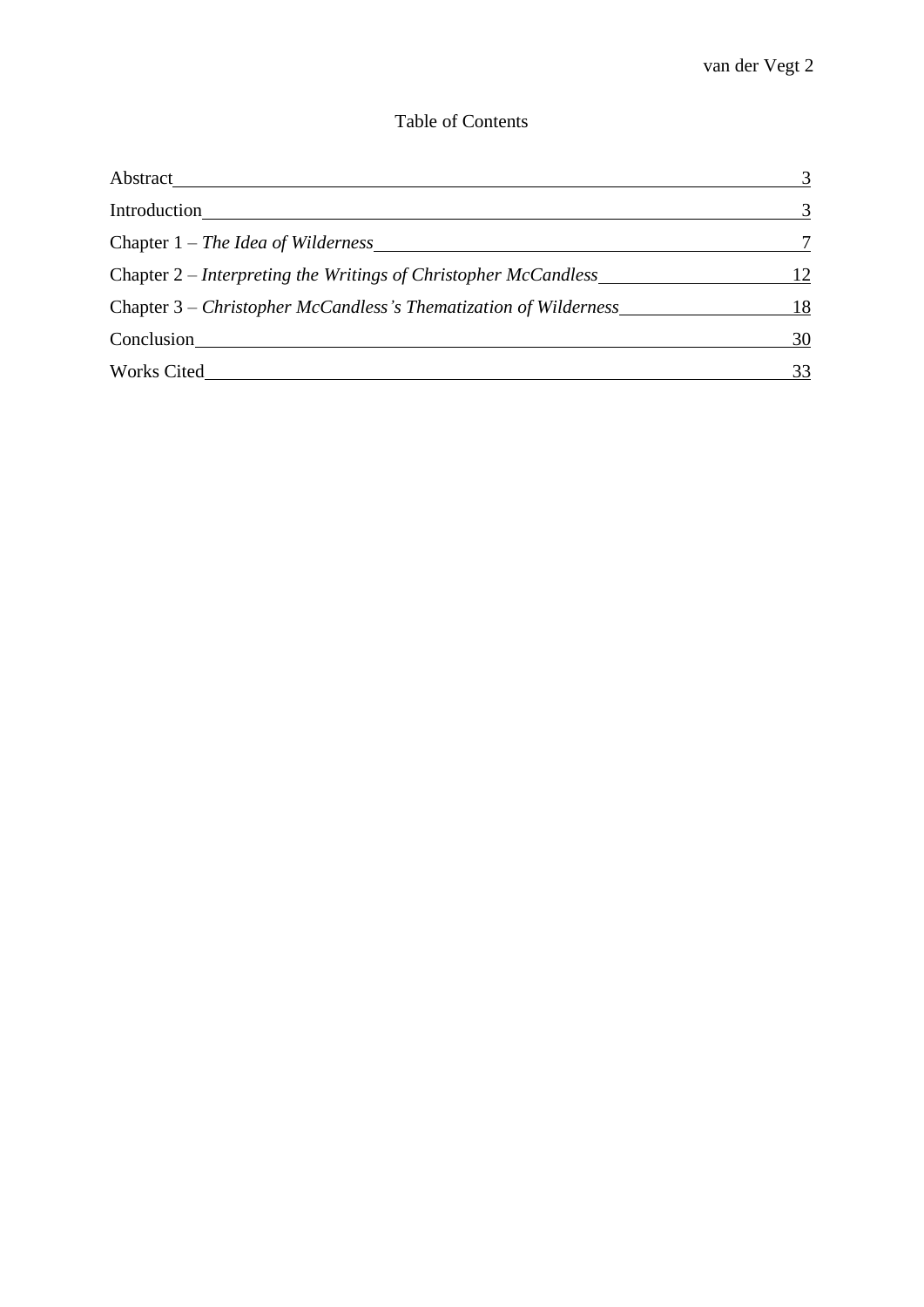#### Abstract

This study researched Christopher Johnson McCandless's understanding of the Alaskan wilderness, based on the main question: "In what ways does Christopher McCandless thematize and conceptualize the Alaskan wilderness in the novel *Into the Wild."* This study is relevant, since it provides insight into McCandless's motivations to seek out a solitary existence in the wilderness without including the findings of *Into the Wild*'s author Jon Krakauer. This study has regarded Christopher's personal writings: his journal, letters to friends, notes in margins of books he owned and a graffito inside his place of residence in Alaska. By dissecting the concept of wilderness through nature theory, analysing and interpreting the literary choices in the writings of McCandless and relating them to psychological theory, this study has constructed a contextual framework for the contents of McCandless's writings. By relating these findings to his written accounts, and introducing additional theory by Abraham Maslow and Gary Snyder, among others, this study has constructed a multidimensional interpretation of his understandings. The results of the analyses show that Christopher McCandless's created a romanticized ideal of wilderness, not rooted in reality, but based on the writings of literary heroes, his own need to separate from society and the ambiguity of the concept of wild nature. This ideal of wilderness was to aid him in the rejection and 'death' of his old, socially imposed, self, and the emersion of a 'true self;' a transformation that was to match the writings of his literary heroes.

### Introduction

Scottish-American naturalist John Muir once wrote: "Thousands of tired, nerve-shaken, overcivilized people are beginning to find out that going to the mountains is going home; that wildness is a necessity." This quote, taken from his 1901 novel *Our National Parks,* appears to perpetuate a certain appreciation of nature in its wildest form: the wilderness. This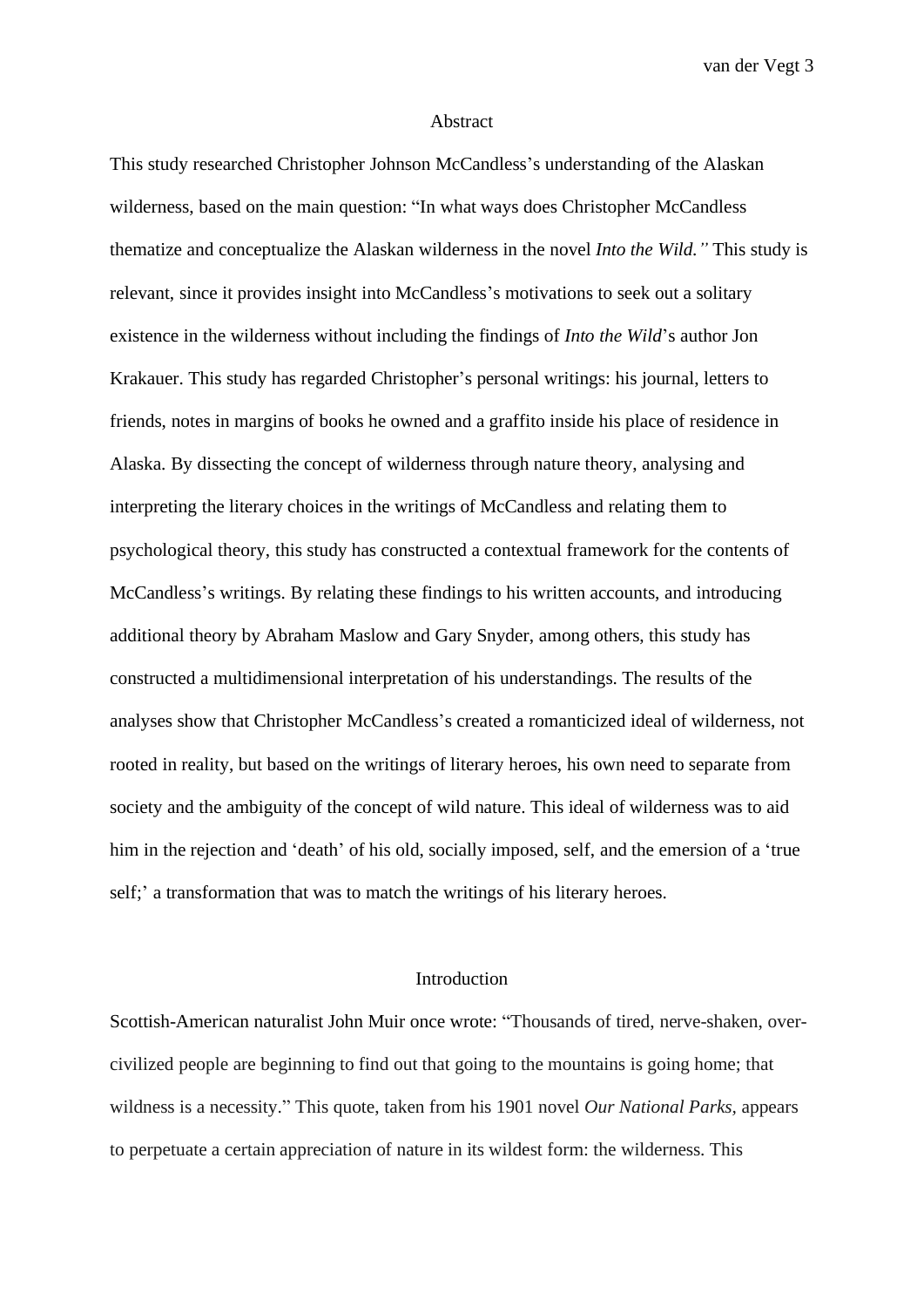particular conception of wilderness seems to have seeped into the minds of many modern-day adolescents and adults alike. They draw upon the writings of famous transcendentalists such as Henry David Thoreau, Ralph Waldo Emerson and Aldo Leopold, and fiction writers such as Jack London and Mark Twain, who all agreed on the notion of retreating into nature as a means of self-discovery. Thoreau wrote: "I went to the woods because I wished to live deliberately, to front only the essential facts of life, and see if I could not learn what it had to teach, and not, when I came to die, discover that I had not lived" (90). Seeking out the wilderness, as a means of escaping the constraints of society and returning to one's 'primal self,' then becomes a spiritual journey. Going outside is not merely about enjoying the outdoors; instead nature becomes a tool, instrumental in discovering the essence of life. This conviction inspired Christopher Johnson McCandless, who set out in 1990 to hitchhike across North America without belongings and without money. He sought out a lifestyle which differed tremendously from the expectations present within his family.

McCandless envisioned Alaska as the final destination of a two-year journey across North America. It represented the final segment on his quest to self-discovery: the untouched wilderness, uncorrupted by the influences of man. McCandless's story has become somewhat of a modern myth; each year scores of 'pilgrims' follow the now infamous Stampede Trail to visit the site of McCandless's final days: the Fairbanks City Transit bus number 142.

When reading the novel *Into the Wild* by Jon Krakauer, it becomes apparent that McCandless lived with certain convictions about nature and about wilderness. As Gail McClain writes in "'*I Now Walk Into the Wild'—Misguided and Misunderstood: An Ecocritical Study of Jon Krakauer's Novel Into the Wild,*" McCandless commenced his journey with a misinformed understanding of nature, and specifically of wilderness. His conception of nature was based on the romanticized writings of his favourite authors: Jack London, Henry David Thoreau, and Leo Tolstoj, and the presentation of wilderness in media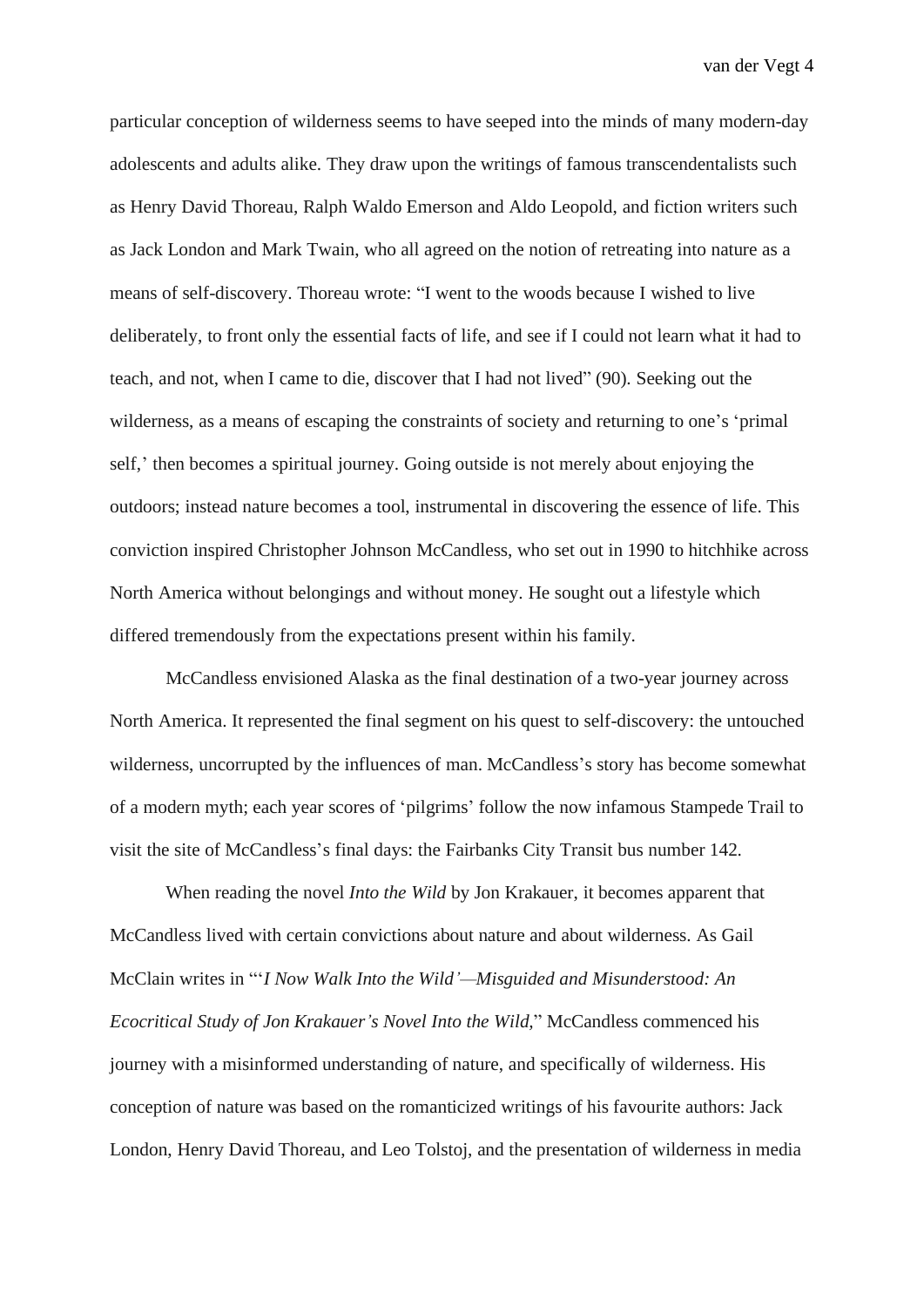"by only illuminating the beauties of nature while neglecting to inform readers of the harshness of the wilderness" (McClain 78).

Timothy Pursell and Maureen Hogan's *Alaska's Eternal Frontier: Rural Masculinity and Landscape Nostalgia* discusses the view of Alaska as a place of untamed nature, "a place for only the bravest and most rugged of souls who continue to engage in the pioneer experience, braving the dangers of Alaska for personal enrichment" (186), and talks about the construction of this 'identity.' Whilst Alaska is presented as a rugged place, there still echoes a sentiment of romanticism; only the bravest can conquer this place and become who they truly aspire to be, thereby deeming wilderness as a challenge to be overcome, and not seeing the true reality of a place that cannot be 'tamed' by man.

The aim of this thesis is to identify Christopher Johnson McCandless's understanding of the Alaskan 'wilderness' from his written accounts within the novel *Into the Wild,* written by Jon Krakauer. The novel *Into the Wild* details McCandless's story whilst weaving in autobiographical elements of the author's own life. When one reads the novel, there is no escaping Krakauer's personal opinions and interpretations of McCandless writings, his ideas and his ramblings. Jonah Raskin writes in "*Calls of the Wild on the Page and Screen: From Jack London and Gary Snyder to Jon Krakauer and Sean Penn,"* that the choices made by Krakauer and Sean Penn - director of the 2007 adaptation of *Into the Wild,* continue to perpetuate the idea of wilderness as an "archetypal quest" (202), taking into account that both the novel and movie are interpretations of McCandless.

This essay focuses solely on McCandless's writings, and does not take into account Krakauer's own interpretations or additions to the story. The research is conducted on the basis of the following research question: "In what ways does Christopher McCandless thematize and conceptualize the Alaskan wilderness in the novel Into the Wild." In the first chapter, the idea of wilderness in both literature and visual media is discussed. The concept of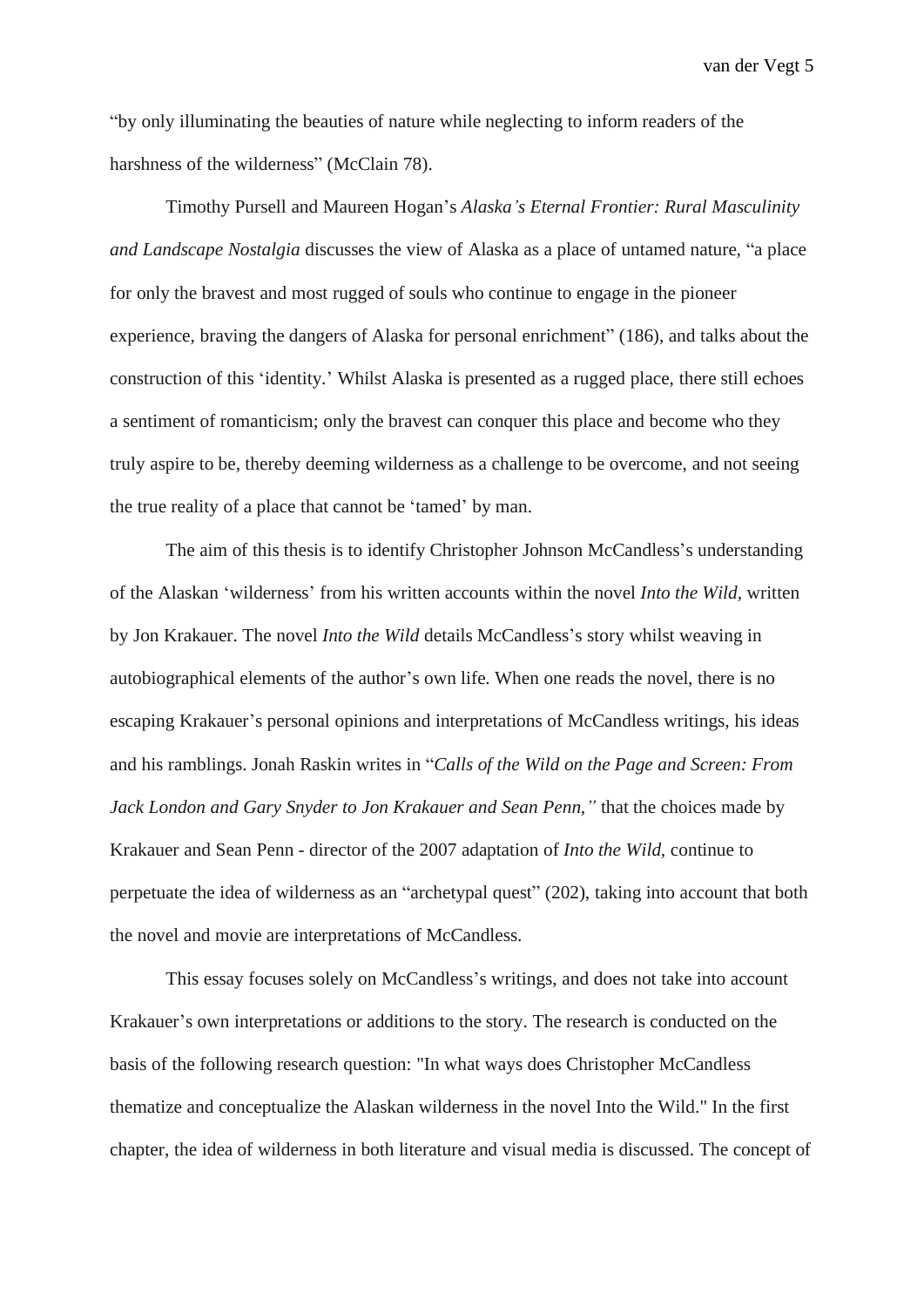wilderness is dissected and thorough analysis through an ecological lens emphasizes the ambiguity of the notion. The second chapter interprets the writings of Christopher McCandless, analyses his use of third person narration and the adoption of a pseudonym and offers insight into possible explanations for these specific literary choices. The last and final chapter of this thesis presents an in-depth analysis of McCandless's writings, by close-reading his journal entries, letters to friends and most importantly a graffito he left in his final place of residence in Alaska. By close-reading these segments of McCandless's life and weaving in theory about wilderness experience, a different narrative about his understanding of wilderness is established and offers insight into what motivated him to seek out an isolated existence.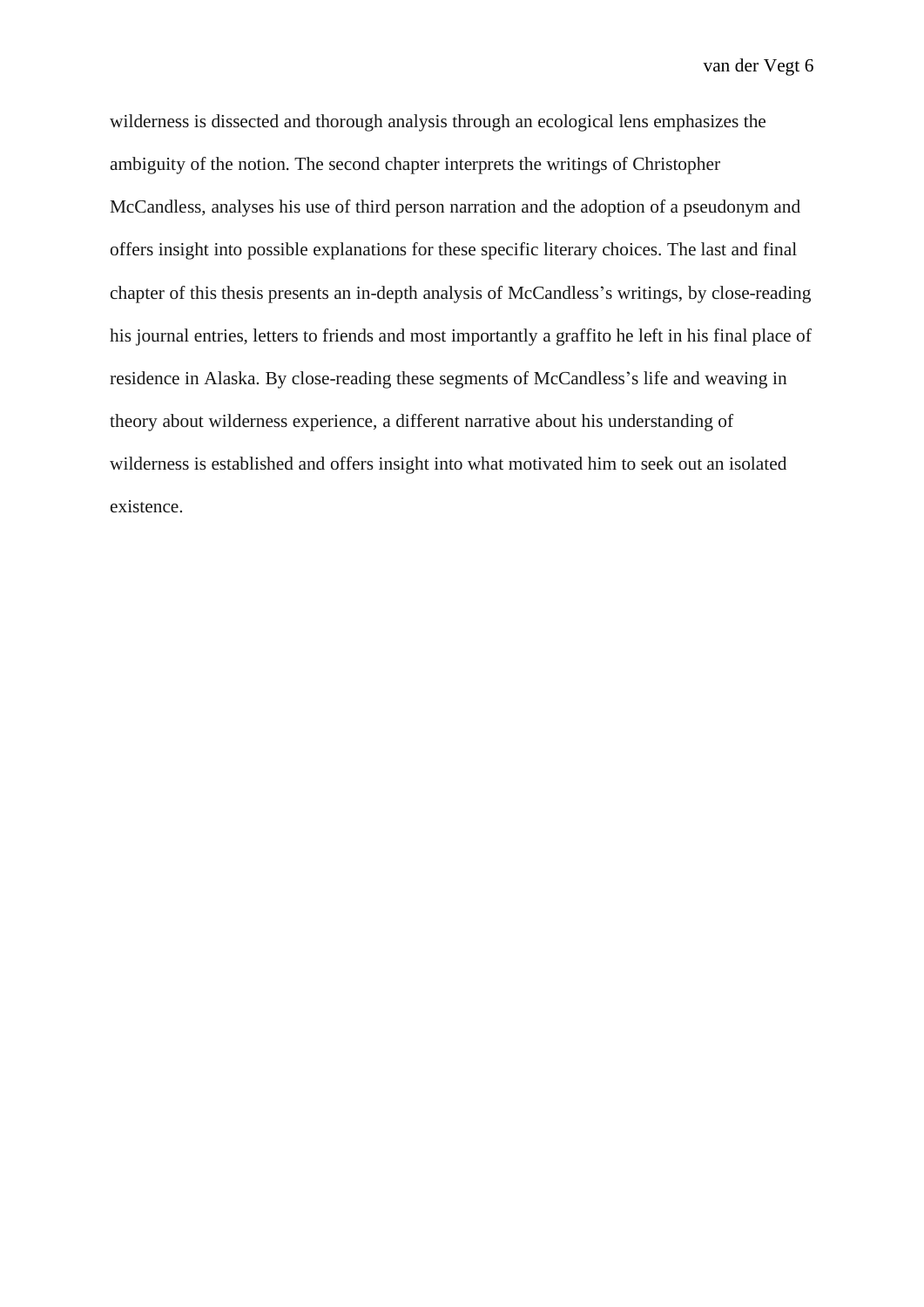#### Chapter 1: The Idea of Wilderness

"In wilderness people can find the silence and the solitude and the noncivilized surroundings that can connect them once again to their evolutionary heritage, and through an experience of the eternal mystery, can give them a sense of *the sacredness of all creation."*

– Sigurd F. Olson

❧

Environmentalist, author and advocate for the protection of wilderness Sigurd Olson, observed that, once city folk resided in the backcountry wilderness for a while and were able to leave everyday demands behind, "ancient rhythms came to resonate with human spirits and they were renewed in body and soul" (Oelschlaeger 2). Especially in these modern times, where technology and innovation predominate, there seems to be a desire to return to a more primal way of life and to seek a stronger connection with wild nature.

Multiple notions or images may come to mind when contemplating wild nature or 'wilderness'. After all, the meaning of wilderness is ambiguous, to say the least. There are different ways in which one may engage with the meaning of wilderness: in a literal sense, a figurative one and also a spiritual sense. Spiritual in a sense that being in the wilderness physically, or the presence of wilderness in itself (through imagery, film, or other media), profoundly affects the state of the human mind and spirit. In this chapter we will explore the meanings of wilderness in literature through an ecological lens, focusing on the wholistic relationship between man and nature, introducing the concepts of *arcadian-* and *imperial-* and *spiritual ecology.* The existing dichotomy of wilderness in visual media will also be analyzed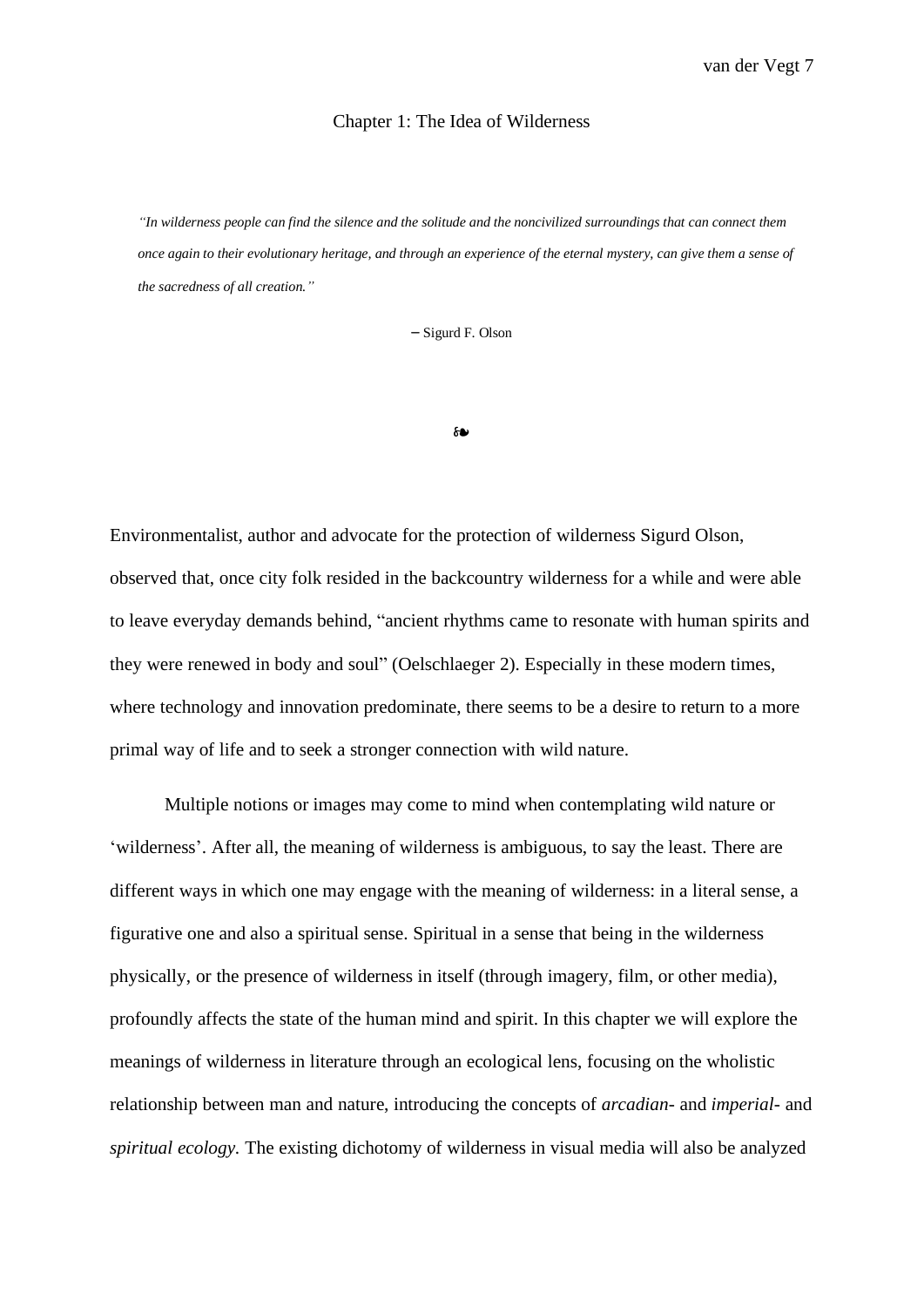in an attempt to demonstrate the ambiguity of the concept. This analysis will illustrate that the equivocation of the phenomenon of wilderness contributes to misunderstandings about wilderness and misinformed ideas of reality.

Max Oelschlaeger argues in *The Idea of Wilderness: From Prehistory to the Age of Ecology* that the meaning of wilderness lies on a continuum, with different, sometimes inconsistent and even contradictory ideas, also because the notion assumes new importance throughout the vagaries of history (3). Whilst the wording of different definitions might vary, the essence of the contemporary secular meaning of wilderness is clearly captured by Roderick Nash in *Wilderness and the American Mind.* He proposes "a habitat of wild nature, of (a man in) an alien environment where the civilization that normally controls his life is absent" (2). This definition is secular in a sense that it does not adhere to a certain philosophy, religion, or historical movement, therefore remaining quite broad and general and in a sense timeless. In other words, there is no specific connotation to this definition: which is why this definition will be central to this work.

The portrayal of wilderness in different media such as film, print and the internet, contributes to its ambiguity. In literature we find that the portrayal of wilderness can be categorized in terms of ecological perspectives. The conventional connotation of *ecology*, described by Max Oelschlaeger implies, "that to look at things ecologically is to see them as connected, as constituting a whole that is greater than the sum of its parts" (261). Regarding wilderness in an ecological sense is relevant in looking at how literature treats the subject of nature, especially the connection between nature and man. This is essential in trying to establish whether particular writings treat the relationship between nature and man, or nature and culture as symbiotic or hierarchical.

During the 17th century Francis Bacon divided perceptions of nature into so-called *pastoral* or *arcadian ecology* and *imperial ecology.* "Pastoral ecology 'advocated a simple,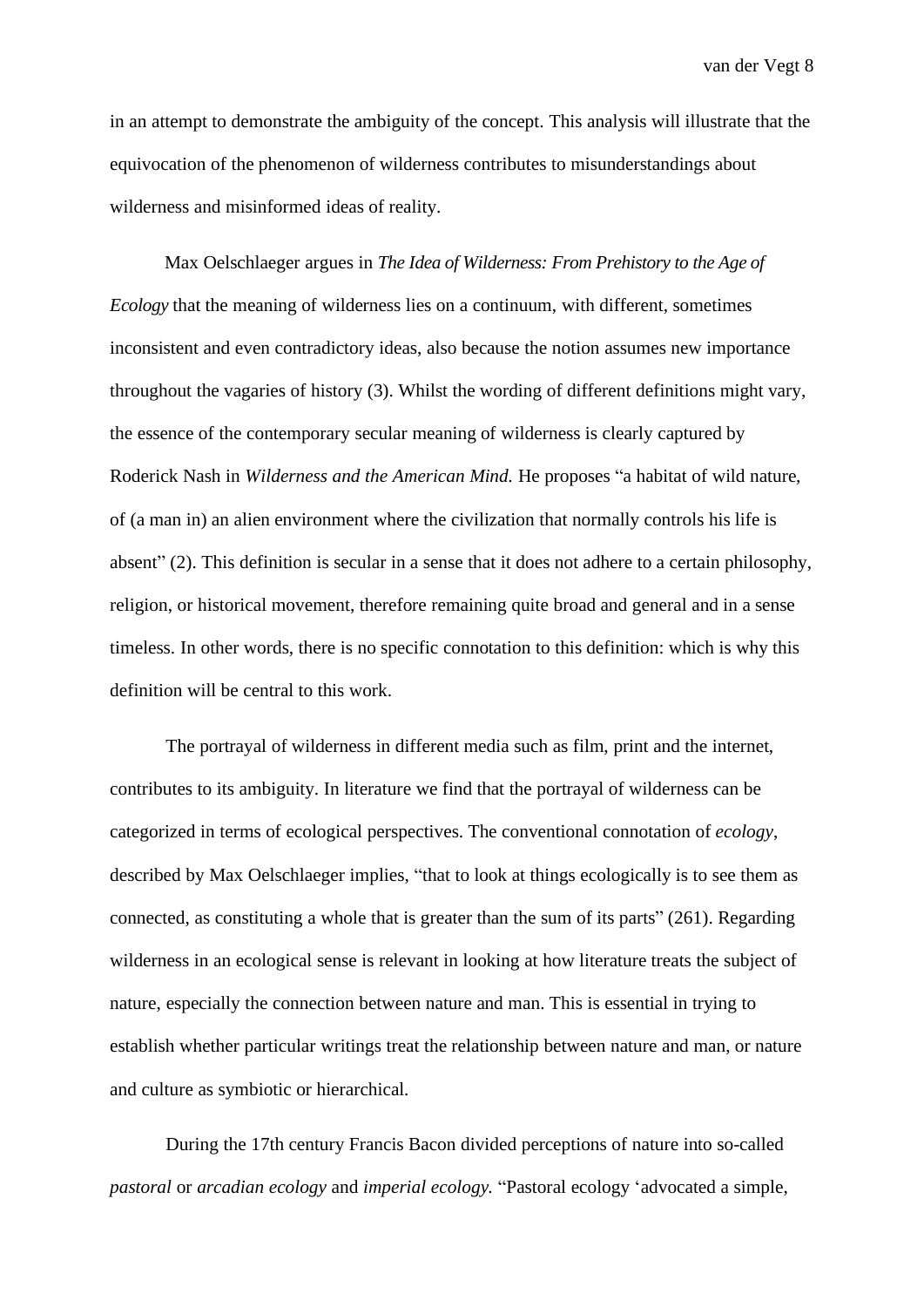humble life for man with the aim of restoring him to a peaceful coexistence with other organisms,' and imperial ecology aimed 'to establish, through the exercise of reason and by hard work, man's dominion over nature"" (Oelschlaeger, 103). This dichotomy represents opposing ideas about the wholistic and ecological relationship between man and nature, on the one hand viewing the relationship as symbiotic, and on the other hand as hierarchic.

In "Understanding Wilderness: Humans and Ecology in Alaskan Nature Writing," Rosemary McGuire correlates with Bacon's perceptions. "On the one hand, wilderness is depicted as a blank and threatening void, which we have a moral obligation to develop. On the other, it appears as a pristine, Edenic space uncorrupted by human influence" (551). She does note however, that "both of these presentations of wilderness have as their salient characteristic that they are anthropocentric: wilderness is defined by human absence" (552). Human presence seems to be the catalyst in either conception, it underlines the idea of either becoming one with the untamedness, upholding the idea that it should remain primeval, or trying to overcome and conquer an uncivilized habitat of wildness subjecting it to the dominion of mankind. Being aware of this division is relevant in understanding nature and wilderness writing, as it allows us to better understand and contextualize literary ideas and concepts, such as those written by McCandless.

Whilst the terms *arcandian* and *imperial ecology* seem to envelop the dichotomy of wilderness that is commonly used in literature, they do seem not to envelop the 'spiritual' side of wilderness and nature. A good example of spiritual ecology can be found in the writings of Henry David Thoreau. The 'grandfather' of nature writing, upon first glance, seems to fall into the category of *arcadian ecology,* writing in *Walden*: "I went to the woods because I wished to live deliberately, to front only the essential facts of life, and see if I could not learn what it had to teach, and not, when I came to die, discover that I had not lived" (99). It would appear that Thoreau seems to want to retreat into nature to live in harmony with its rhythm, to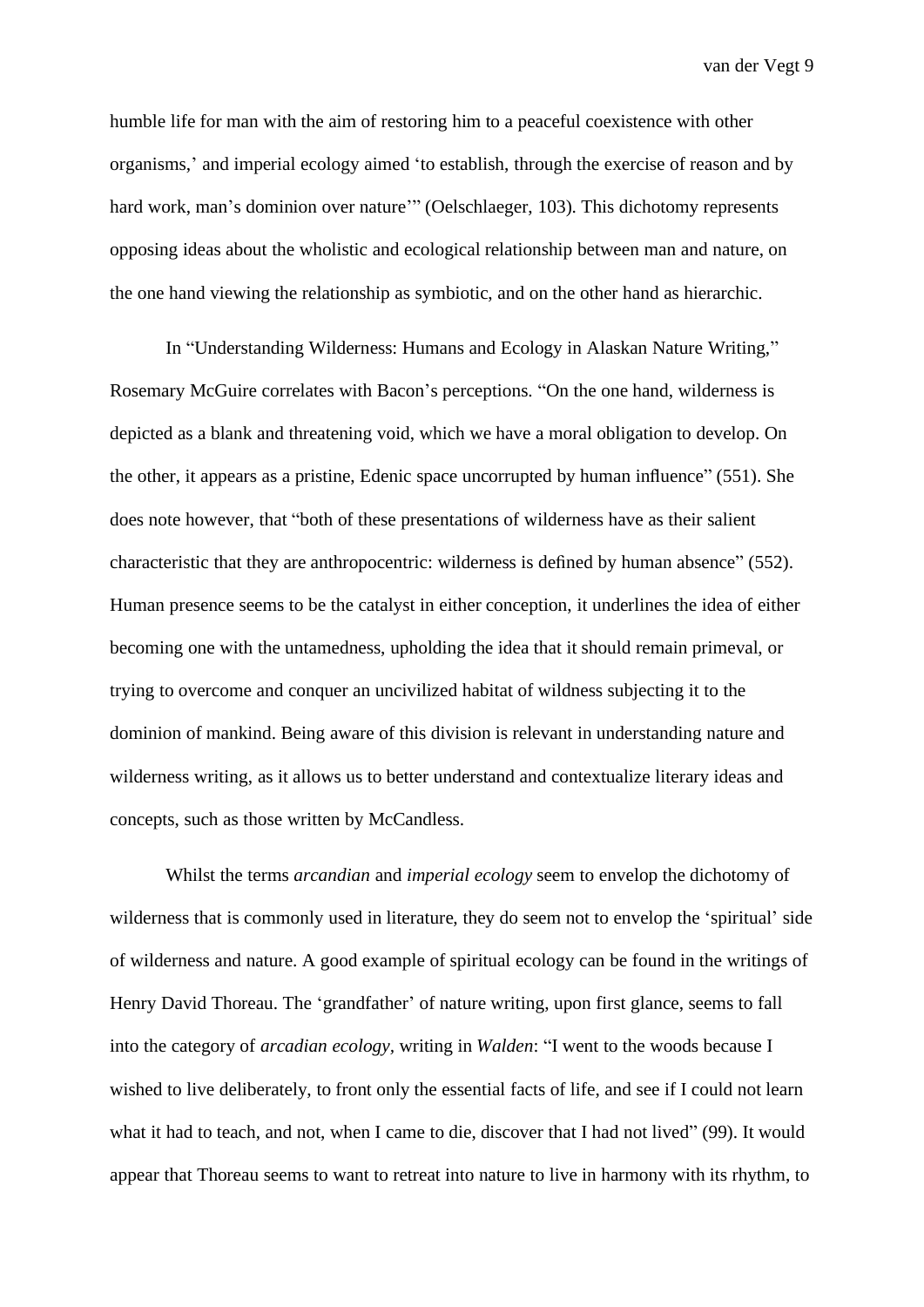discover life away from the constraints of society and live in solitude. Yet, there is a deeper meaning to his motivations: retreating into nature to discover one's purpose and to be confronted wholly with one's own being cannot merely be described as *arcadian ecology* but fits more into the category of *spiritual ecology.* In *Earth Wisdom* Dolores LaChapelle writes that *spiritual ecology*, or alternatively *sacred ecology,* is an inherent part of Indigenous communities, whom, through ritual, festival, and prayer re-establish a deep running connection with nature and the land they inhabit (137). This connection to nature therefore is not only physical, but also divine in a sense. The ancient currents present in natural places are inextricably connected to the human spirit. Disconnectedness from these rhythms cause an imbalance in the human being, causing us to feel alienated or uprooted. A relationship with the land and with ancestors who resided there long before us, is crucial in understanding your own mind and evolving as a human being. Retreat into nature therefore is a deeply spiritual practice and seeking out the wilderness in order to restore the relationship with the self is something that has been done for millennia.

In visual media, such as film, we too see a division of understandings of wilderness. On the one hand wilderness is envisioned as a sacred 'wild' place to turn to when the burdens of society become too heavy, or to live according to the rhythm of nature, some examples being the 2014 movie *Wild*, *The Way* (2010), *A Walk in the Woods* (2015) and *Captain Fantastic* (2016). And on the other hand wilderness is perceived as a ruthless and unforgiving place, something to be overcome in order to be truly 'alive,' in a sense being about 'survival,' examples being: *The Revenant* (2015), *Never Cry Wolf* (1983), *The Edge* (1997), and *The Grey* (2011).

Additionally, other types of visual media, such as outdoor magazines, the internet, videos and nature documentaries often exhibit a romantic ideal of wilderness. The most breathtaking imagery of wild nature accompanied by an exquisite soundtrack and dramatic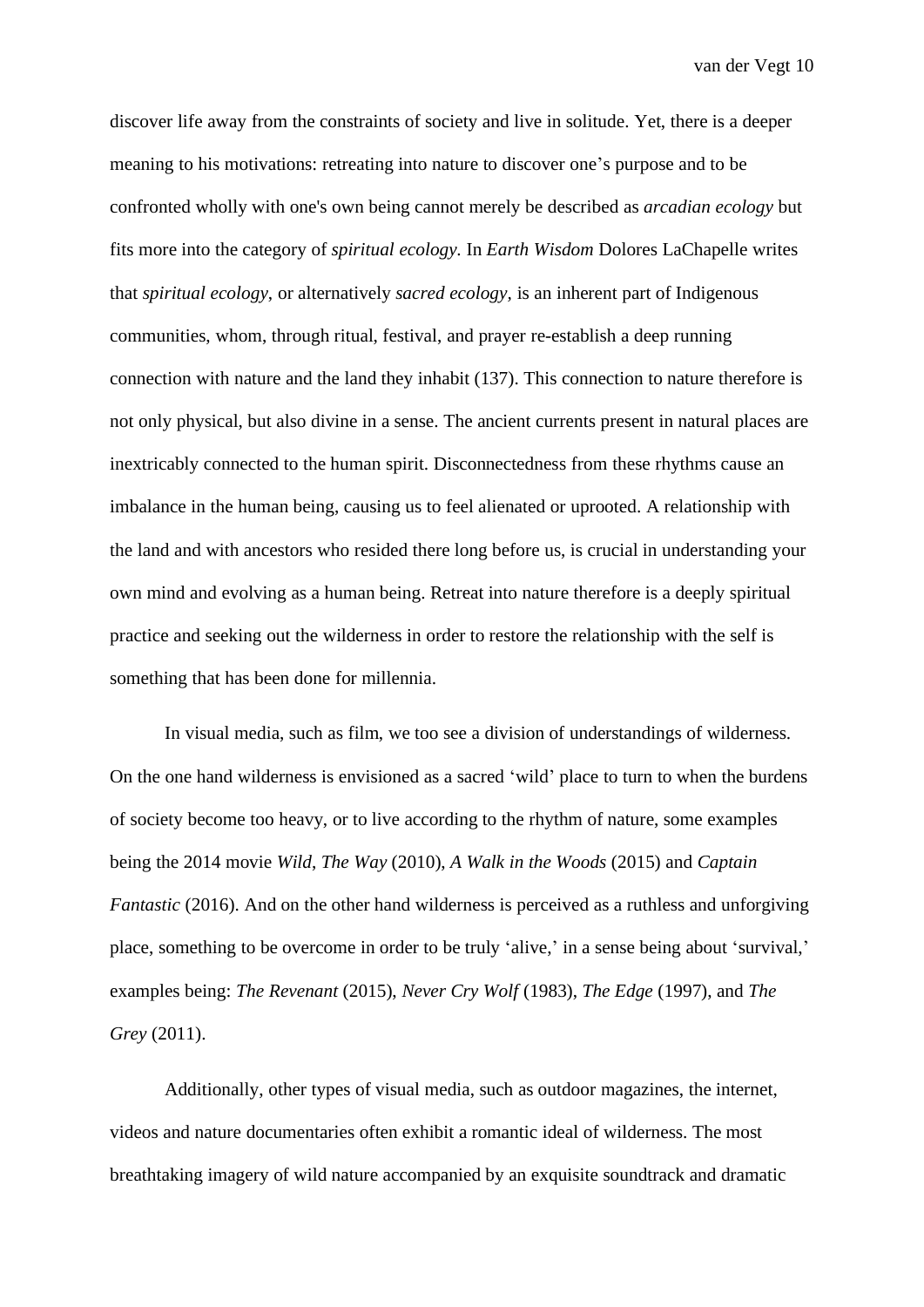editing, instills in us the idea that seeking out the wilderness resembles stepping into a movie. Only the pinnacles of natural beauty, optimal weather conditions and peaceful coexistence between organisms are shown whilst the reality of wilderness, with its unpredictability and vigor, is often neglected.

All these representations of wilderness, both in literature as well as in visual media, influence and shape the perception of what it will be like to seek out the wilderness and experience wild nature for oneself. However, since the conceptualizations and thematizations of wilderness differ so greatly, it can be arduous to determine what one should expect.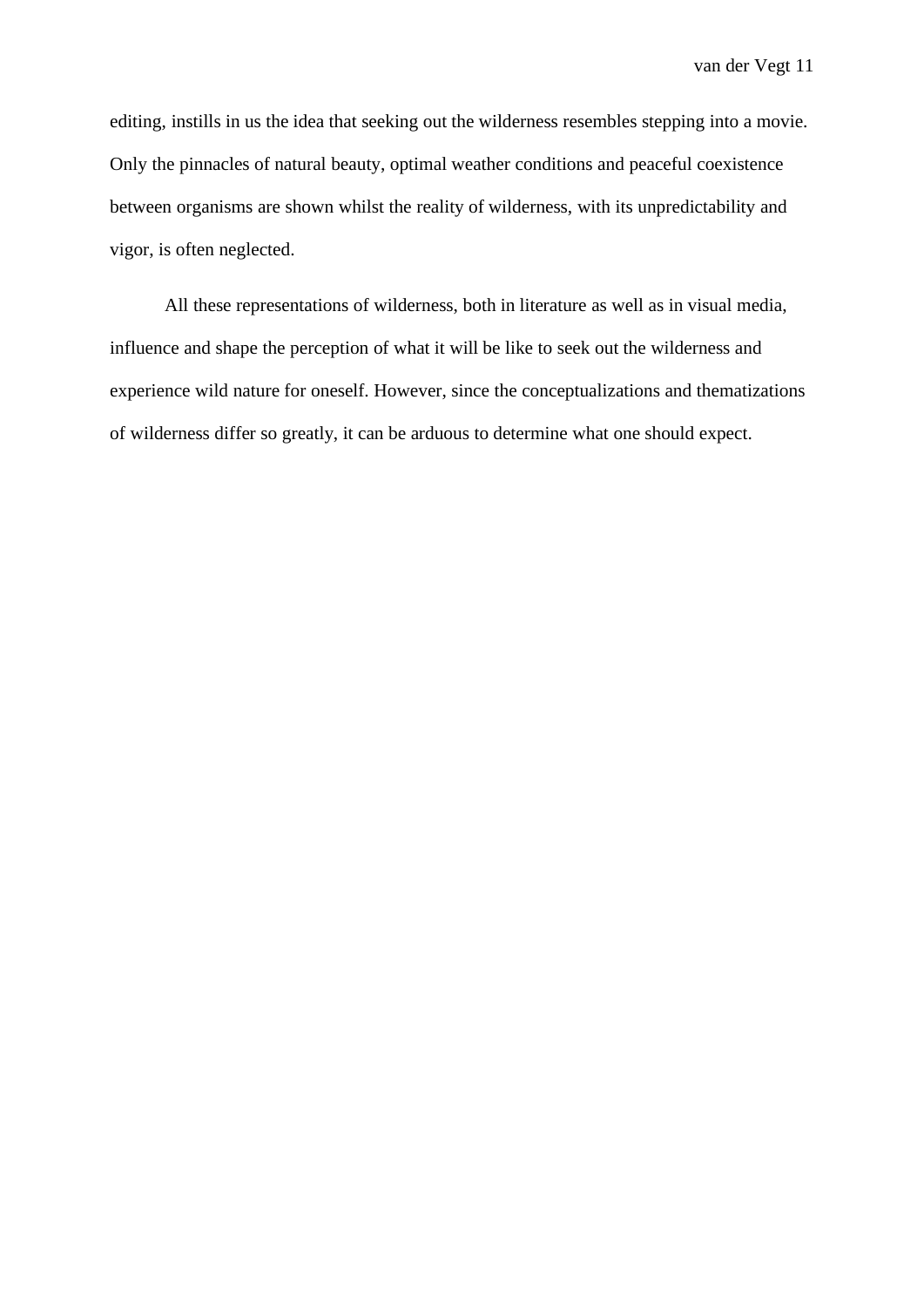#### Chapter 2: Interpreting the Writings of Christopher McCandless

"In the presence of nature, a wild delight runs through the man, in spite of real sorrows. Nature says, -- he is my creature, *and maugre all his impertinent griefs, he shall be glad with me."*

**–** Ralph Waldo Emerson

❧

For Christopher Johnson McCandless, the protagonist of the novel *Into the Wild*, wilderness was something he sought out from a young age. In this chapter we will interpret McCandless's way of writings during his voyage in the wild, particularly his adoption of a pseudonym and his use of third person narration. We will look at his encounters with wilderness during his youth and adolescence in order to establish a contextual framework which provides insight into the literary choices he made in his writings about wild nature. These literary choices – the adoption of a pseudonym and third person narration – will then be interpreted by relating them to the writings of McCandless's literary inspirations and psychological theories in order to offer insight into possible explanations for these conscious (or subconscious) decisions.

Christopher's grandfather Loren Johnson lived in Iron Mountain, a small mining town in Michigan. Johnson could, more often than not, be found in the forests stretching far and wide and was always raising wildlife. "'Billie's (Christopher's mother) dad didn't quite fit into society,' Walt McCandless (Christopher's father) explains. '[I]n many ways he and Chris were a lot alike'" (Krakauer 108). Apart from the occasional visit to his grandfather, Chris spent time hiking and camping with his father Walt and Walt's children from another marriage, when school was out. They visited the Blue Ridge Mountains to climb 'Old Rag,' and Rocky Mountain National Park to brave Longs Peak or Keyhole. Walt recalls: "There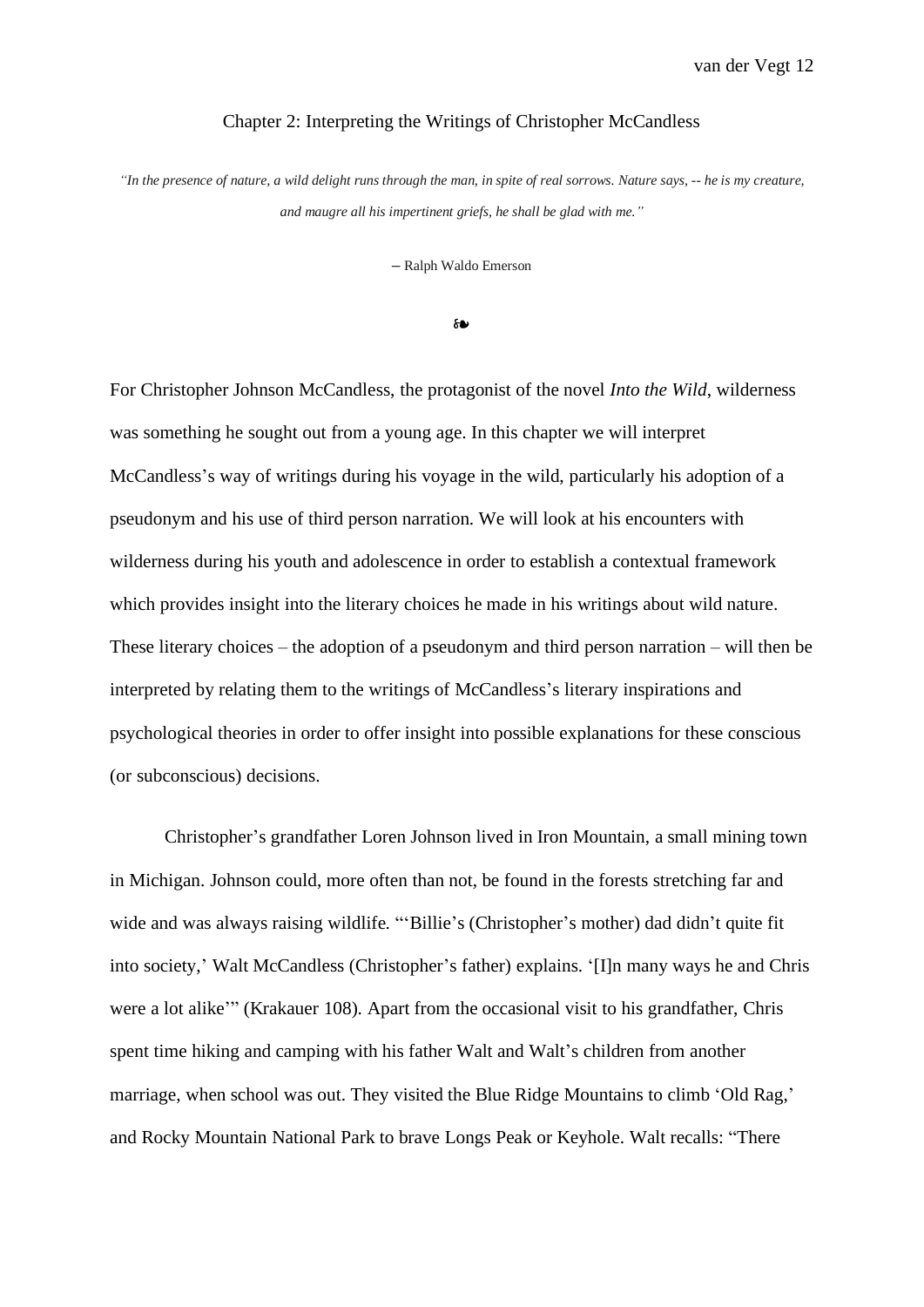was always a little wanderlust in the family, and it was clear early on that Chris had inherited it" (Krakauer 108).

The affinity for the outdoors came not merely from family influences; Chris spent copious amounts of hours indulging in the writings of some of his favourite authors: Henry David Thoreau, Ralph Waldo Emerson, Leo Tolstoy and Jack London. The latter writing in particular details about the Alaskan wilderness, the last great American frontier. The detailed depictions of the north in London's novels, perpetuate a certain ideology about Alaska. Particularly that of a place that seems to have escaped the grasp of civilization and therefore has remained ancient and wild. Pursell and Hogan detail this idea of Alaska that still remains present today:

> Alaska calls to mind images of vast undeveloped lands and vast quantities of wildlife. Beautiful and big, cold and scary, Alaska must be a place for only the bravest and most rugged of souls who continue to engage in the pioneer experience, braving the dangers of Alaska for personal enrichment, resource development, or somehow to perpetuate and preserve authentic American values that have been lost and degraded "Outside" in the overly urbanized Lower 48. (186)

This construct of wilderness, and in particular the Alaskan wilderness, instilled in Chris the idea that society's corruption seeped unknowingly into the lives of everyday people. He longed to escape from the invisible grip that society held on his life. Andy Horowitz, one of Chris's friends from his days at Emory, recalled Chris having said that: "He was born into the wrong century. He was looking for more adventure and freedom than today's society gives people" (Krakauer, 174). Another college friend, Joshua Marshall said that Chris seemed to have a desire to stay away from convention, that he seemed to deliberately put himself in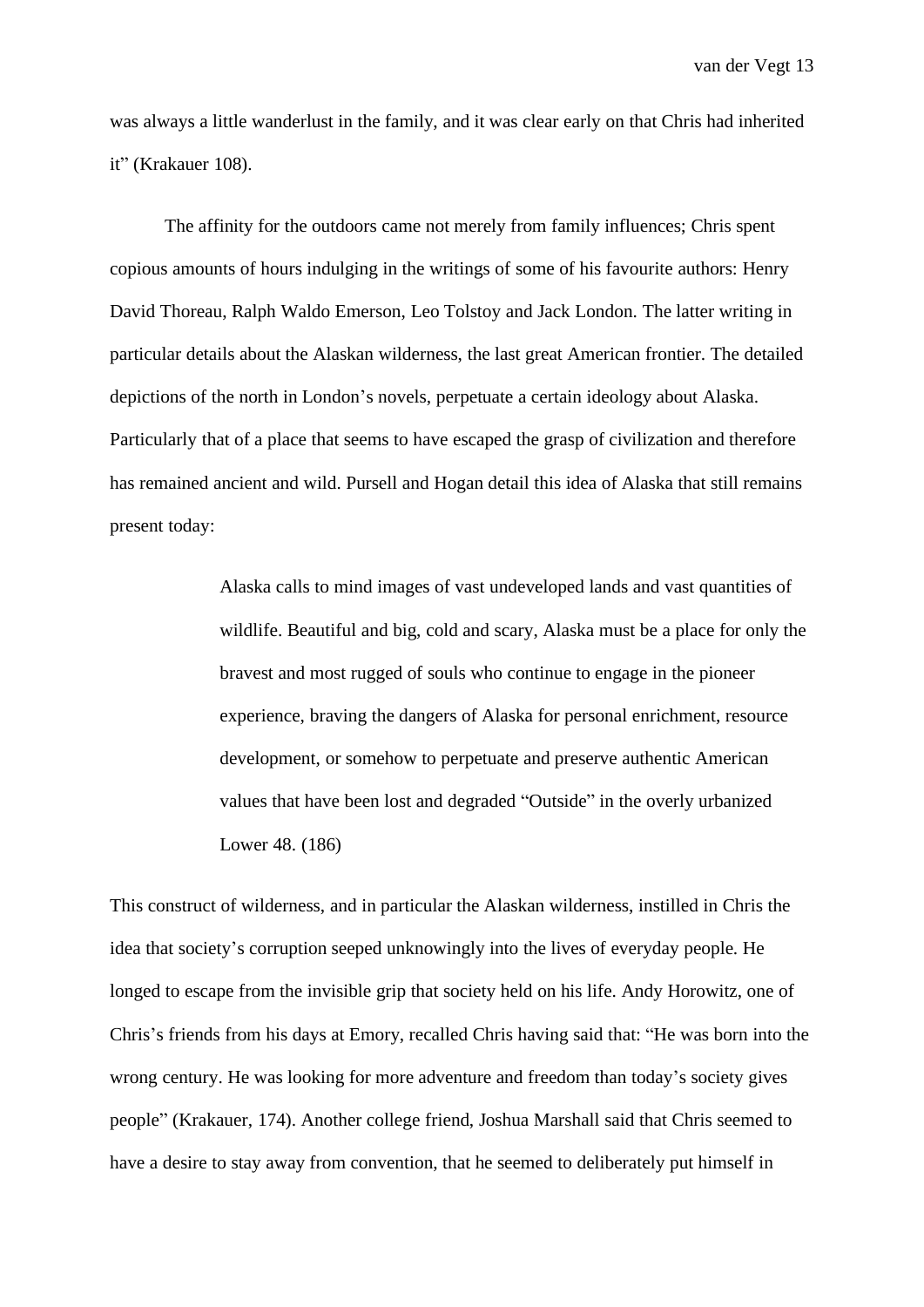tenuous positions and told his friends of his endeavors on the road (Brown). This desire to escape society eventually led to Chris abandoning most of his earthly possessions, donating the savings on his account to Oxfam, and setting out on a two-year journey across North America. All the meandering across the country would eventually lead to the great North: Alaska.

The way Christopher McCandless documented his voyage can be likened to a scavenger hunt. McCandless left behind him a trail of written material that, altogether, comprise his story. Having neglected to pack writing paper, Chris started a brief journal on some blank pages on a copy of *Tanaina Plantlore* written by Priscilla Russell, which is an ethnobotany guide of Southcentral Alaska. Whilst he wrote in this journal incidentally, other trains of thought and inspirations can be taken from notes he wrote in the margins of novels that influenced him, passages he underlined, photographs, and postcards and letters he wrote to friends he met along the way. One particularly important piece of written material is a graffito McCandless wrote on the inside of the abandoned 142 Fairbanks Transit bus, in which he resided during his time in Alaska. This piece of writing is central in the analysis of McCandless's understanding of the wilderness, and will be corroborated by the other pieces of written material he left behind.

A vital aspect one encounters when reading the diary entries written by McCandless during his journey, is his particular way of writing. When McCandless commenced his endeavour, he adopted a pseudonym: 'Alexander Supertramp,' or 'Alex' in short. This name seems to both be a rejection of his old identity and life and an embodiment of the person he inspired and aspired to be. Whilst McCandless never touches upon this choice of name in his writings what his motivations were behind choosing this particular name, it is clear that it held particular significance for him. The name Alexander could be was the name of the Tzar in the novel *War and Peace* by Leo Tolstoj, a novel that McCandless carried with him throughout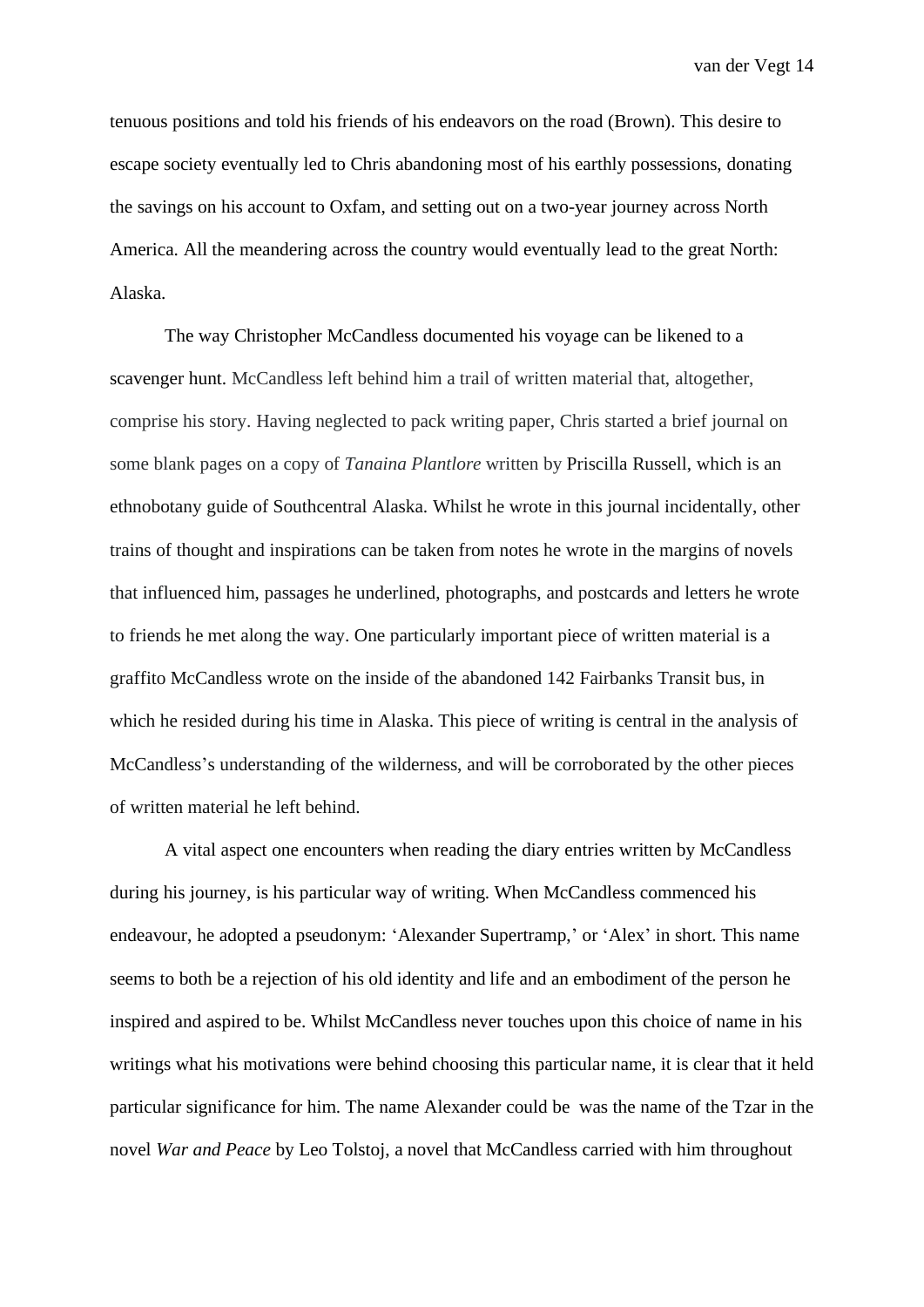his journey and referenced often, describing it as "a highly powerful and symbolic book" (Krakauer 33) in his letter to his friend Wayne Westerberg. The surname 'Supertramp' could symbolize the superlative embodiment of adventure and counterculture, a 'tramp' being "a person with no home or job, who travels from place to place" ("tramp"). McCandless describes to Westerberg "'rubber tramps' - vagabonds who owned a vehicle; as distinguished from 'leather tramps,' who lacked personal transportation and were thus forced to hitchhike or walk" (Krakauer, 17). More so, assuming this new identity enabled him to travel freely without the concern of his parents knowing about his whereabouts. Westerberg noted: "He never explained why he'd changed his name. From the things he said, you could tell something wasn't right between him and his family" (Krakauer, 18). Chris's sudden and complete disappearance from his parent's life, in a way seems like a punishment; a premeditated decision, stemming from years of 'oppression', misunderstanding and resentment. In a letter to his sister Carine he wrote:

> Since they won't ever take me seriously, for a few months after graduation I'm going to let them think they are right, I'm going to let them think that I'm "coming around to see their side of things " and that our relationship is stabilizing. And then, once the time is right, with one abrupt, swift action I'm going to completely knock them out of my life. I'm going to divorce them as my parents once and for all and never speak to either of those idiots again as long as I live. I'll be through with them once and for all, forever (Krakauer 64).

In addition to this, another distinctive feature of McCandless's writing is his use of third person narration in his journal entries. This differentiates from his first person writing when addressing friends in his letters or postcards. An example of this: "All hopes collapse! The canal does not reach the ocean but merely peters out into a vast swamp. Alex is utterly confounded. Decides he must be close to oceans and elects to try and work way through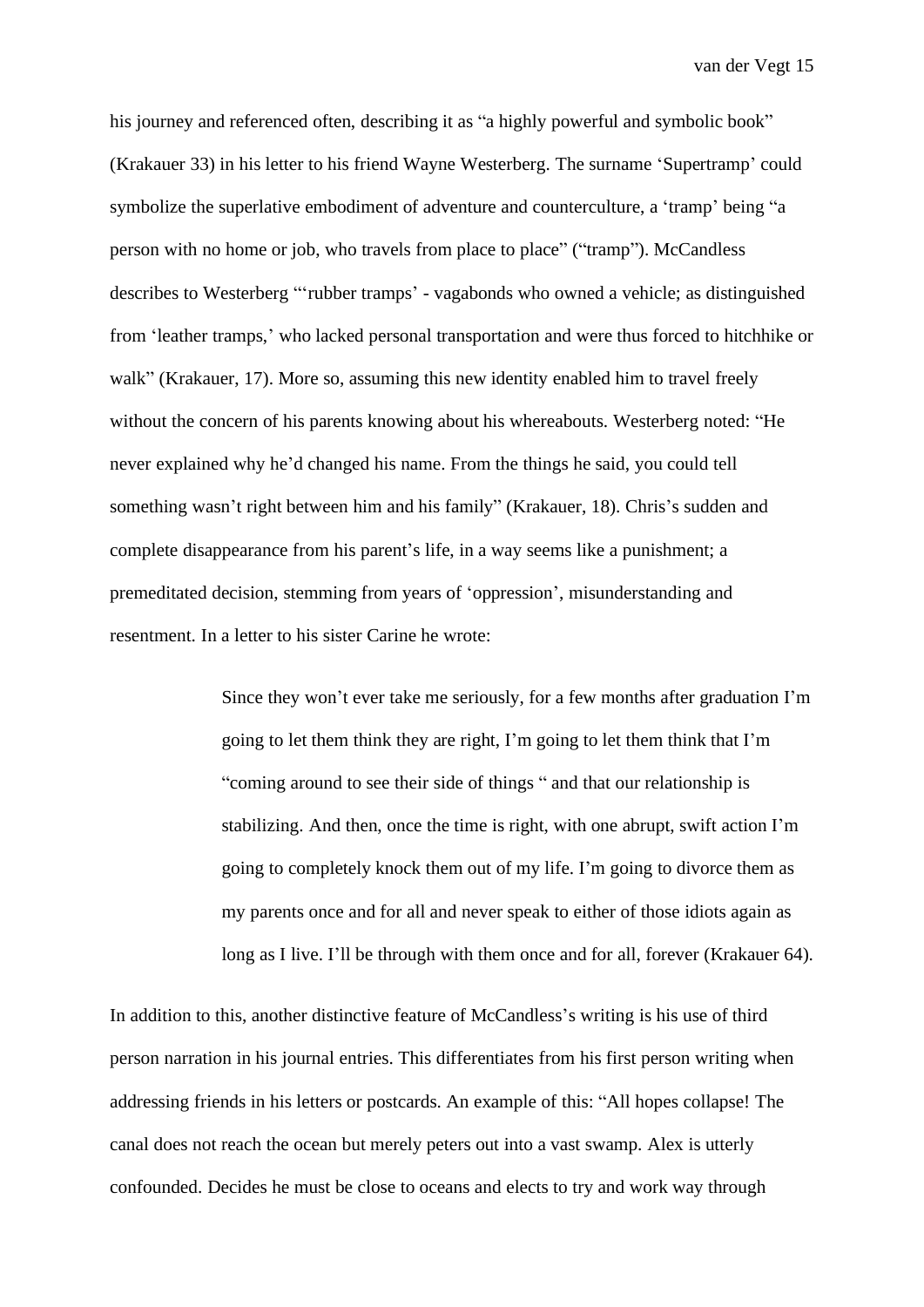swamp to sea" (Krakauer 35). In psychology, third person writing is often referred to as 'psychological displacement,' meaning that it is used to create distance between the person in question and their experiences in order to objectively evaluate these specific events (Seih Y. T., et al. 40). Psychological displacement is a defense mechanism, first introduced by Anna Freud as "a way in which the mind unconsciously attempts to reduce anxiety and restore emotional balance" (Freud 123). It could be argued that McCandless's use of psychological displacement through third person narration and use of a pseudonym is a coping mechanism. This coping mechanism might stem from a need to process the profound stress he was under whilst undertaking this endeavour. Through psychological displacement, Christopher might have been able to dissociate from the extremity of his situation, and objectively evaluate the things he was experiencing.

A different, yet not unlikely interpretation could be that, by taking on pseudonym and using third person narration, McCandless created a literary alter-ego for himself. The use of an alter-ego is not unfamiliar in literature: it is a compelling way of exploring one's life with the aid of a 'parallel' self. Well-known examples are: Ernest Hemingway's *Nick Adams Stories,* where Hemingway's own life can be experienced through the eyes of his alter-ego Nick Adams; Charles Bukowski's Henry Chinaski*,* and most importantly again Leo Tolstoy's Pierre Bezukhov in *War and Peace*. Tolstoy was an important influence on McCandless, and he later donated the book to Wayne Westerberg, inscribing it with: "Transferred to Wayne Westerberg from Alexander. October, 1990. Listen to Pierre" (Krakauer 19; underlining is part of the original text). Tolstoy's protagonist Pierre Bezukhov is altruistic and questing (Krakauer 19) and McCandless's seemingly identified with the attributes of the character. By assuming an alter-ego, McCandless appeared to already take on the role as author of his own story. Westerberg mentioned: "I got the impression that this Alaskan escapade was going to be his last big adventure … He said he was going to write a book about his travels" (66). By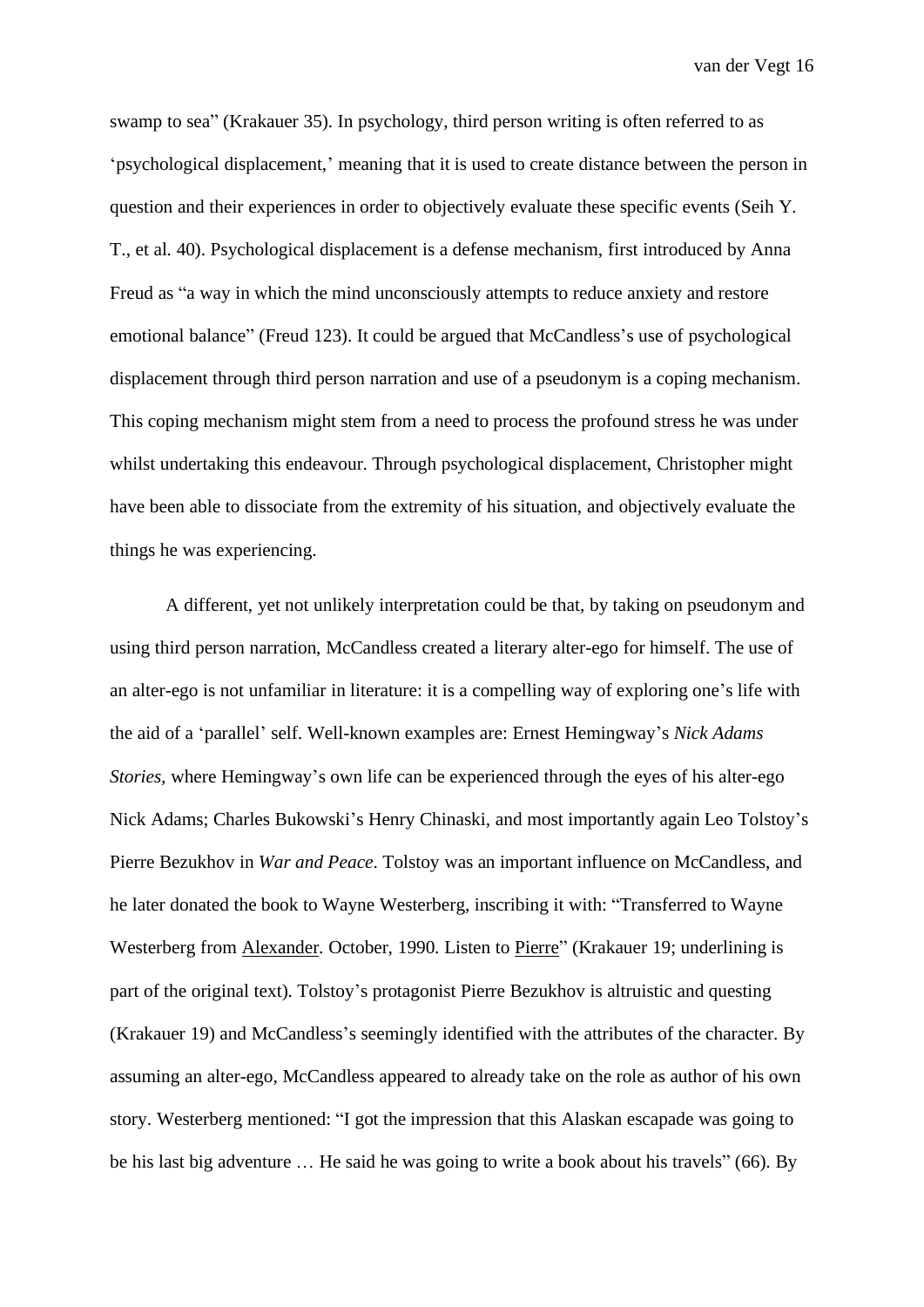documented his own experiences, thoughts, ramblings, fears and findings through the eyes of his counterpart Alexander Supertramp, Christopher might have already started becoming the author of a story that he eventually wanted to share with the world.

Lastly, McCandless's literary choice of third person narration in an attempt to fully submerge himself in his wilderness experiences, could be interpreted as 'ego death,' explained as "the complete loss of subjective self-identity" (Johnson, et al. 613). A more applicable term, however, would be 'psychic death' used in Jungian psychology, and referring to a fundamental transformation of the psyche: "[I]t implies a shift back to the existential position of the natural self, i.e., living the true purpose of life" (Ventegodt and Merrick 1021). McCandless's need to experience 'psychic death' can be related to the contempt he felt for his family, upbringing and environment. Consciously and perhaps unconsciously it had instilled ideas in him which he despised. To reinvent himself, to start with a clean slate, free from the priorly implanted ideas of society, his old self needed to die. This death of the ego stems from the belief that in wilderness one loses the overwhelming influence of the ego. In many traditional cultures this ritual is described as "wilderness passage" (Taylor 1749), which constitutes a journey inward in which there a different phases that relate to death and rebirth: the death of the "false self" and the emergence of the "true self" (Rosen 228).

McCandless's distinct literary choices might have been deliberate decisions to convey the ideals about nature and society which he established during his youth. Nonetheless, they may have also been partially subconscious manifestations of his psychological state of mind. These interpretations of his writings however, aid us in trying to decipher his understanding of wilderness and add depth and intricacy to his documented journey.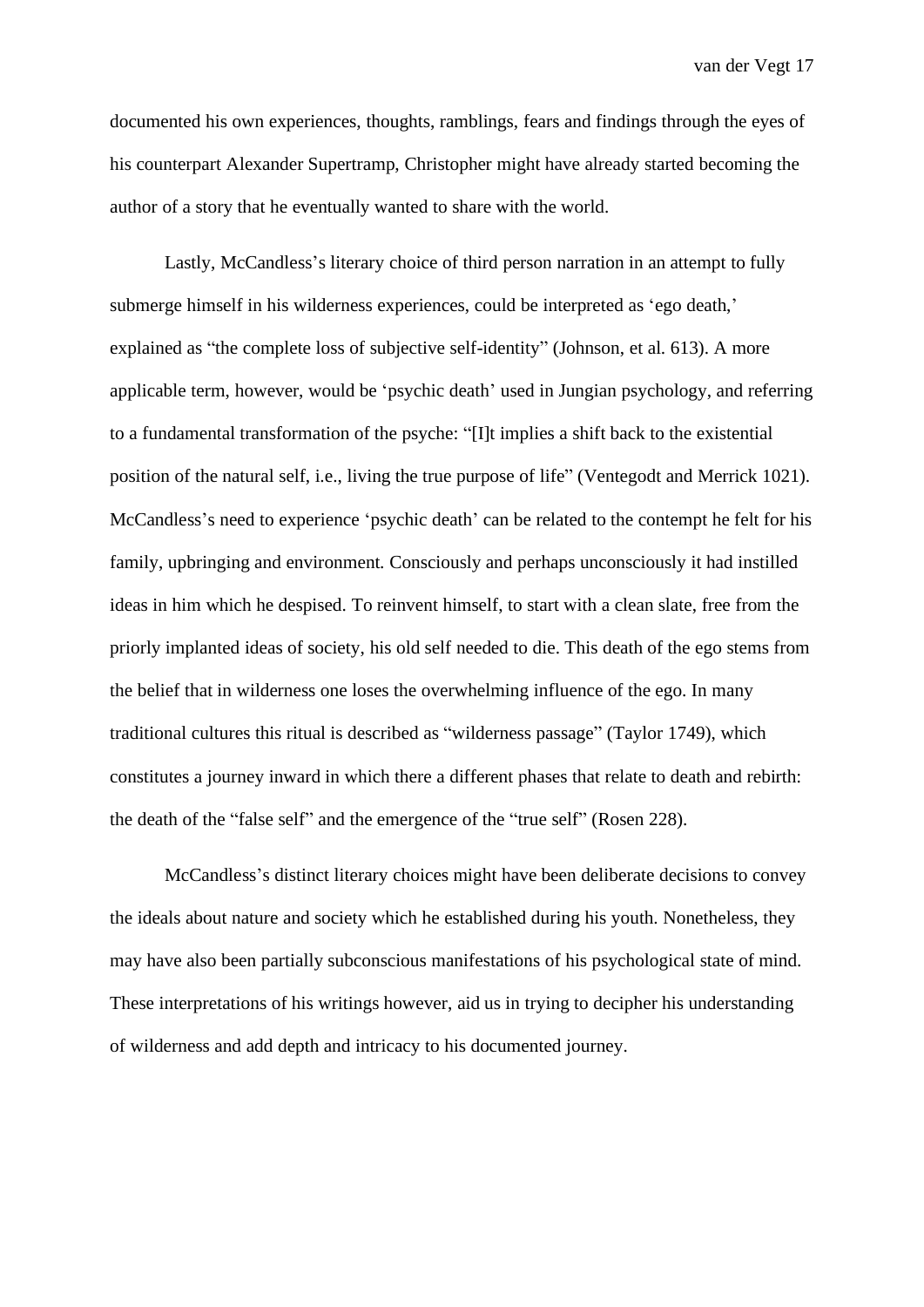#### Chapter 3: Christopher McCandless's Thematization of Wilderness

"Wilderness is the one kind of playground which mankind cannot build to order.... I contrived to get the Gila headwaters *withdrawn as a wilderness area, to be kept as pack country, free from additional roads, 'forever.'"*

**–** Aldo Leopold

❧

Examining McCandless's writing provides some insight into how he appears to have understood wilderness. Excerpts from his diary, notes in the margins of his books and fragments of wisdom he shared in letters to his friends all help to compose and theorize his perception. There is one specific piece of writing however, that wholly encapsulates McCandless's state of mind during his travels and serves as a representation of the wilderness he visualized. Whilst residing in the arctic tundra, McCandless wrote a 'declaration' on the walls of an abandoned bus in which he bivouacked during his months in the wilderness. He carved a message into a piece of plywood as if to make sure it would draw attention and would survive weather conditions better than if it had been written on a piece of paper. It stated:

> Two years he walks the earth. No phone, no pool. No pets, no cigarettes, ultimate freedom. An extremist. An aesthetic voyager whose home is the road. Escaped from Atlanta. Thou shalt not return, 'cause "the west is the best." And now after two rambling years comes the final and greatest adventure. The climactic battle to kill the false being within and victoriously conclude the spiritual revolution. Ten days and nights of freight trains and hitchhiking bring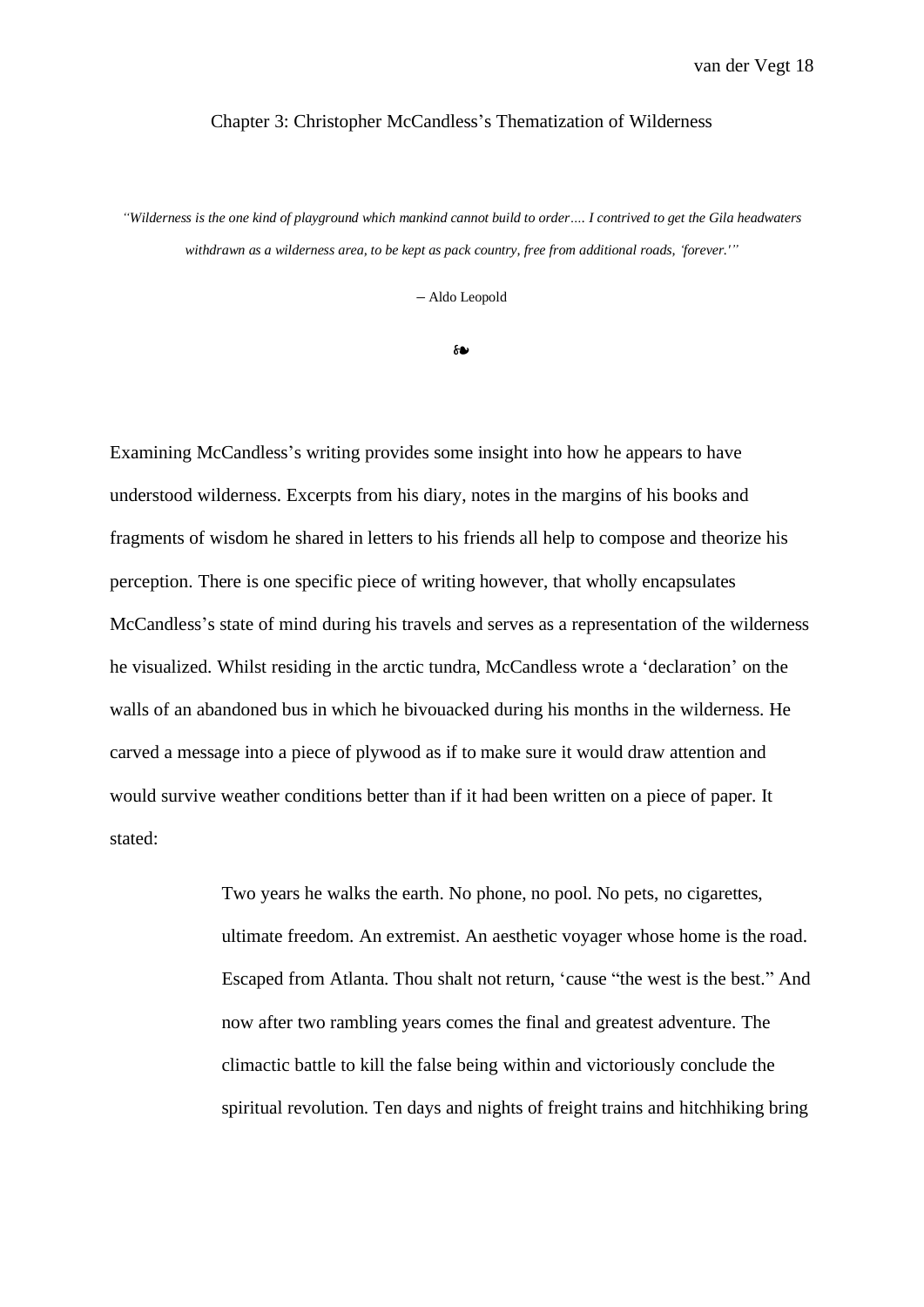him to the great white north. No longer to be poisoned by the civilization he flees, and walks alone upon the land to become lost in the wild. (Krakauer 163)

This poetic piece of writing seems to be the embodiment of his motivations in commencing this voyage north. It encapsulates his expectations of his stay in the wilderness and is corroborated by the other written accounts he left behind. There are several aspects of the graffito that are examined in this chapter to construct McCandless's understanding of wilderness. They are the concept of 'freedom,' and what this resembled to McCandless, his personal characterization of an 'extremist,' and how this relates to his own conviction, his proclamation of being an 'aesthetic voyager,' and how this can be interpreted in three different ways, and lastly the meaning behind his intention of becoming 'lost in the wild.' These aspects are essential to consider since the emphasis on these particular concepts in the graffito indicate the importance of these elements were in the construction of his understanding of wilderness. These concepts in the graffito will be examined one by one, and supplemented by his additional written accounts or other theoretical writings. The aim is therefore to paint as clear and complete a picture as possible of the intended meaning.

According to the graffito McCandless' strived for "ultimate freedom." To McCandless freedom seemed to resemble complete separation from society. The constraints of society forced him to conform to a socially desirable ideal, a mapped out path that would eventually lead to a comfortable life and financial security. These social demands alienated McCandless from himself and left him feeling lost in civilization. This caused him to seek out the one thing that opposes all the concepts and beliefs inherent in modern society: the wilderness. Wilderness in his eyes was the polar opposite of civilization, the escape from the extremes of conventional structures. To be freed from the shackles of institution, wilderness was his only liberation. This ethos ties in well with his own characterization as an "extremist." Going into the wilderness is the extreme: the ultimate test of his abilities and the ultimate rebellion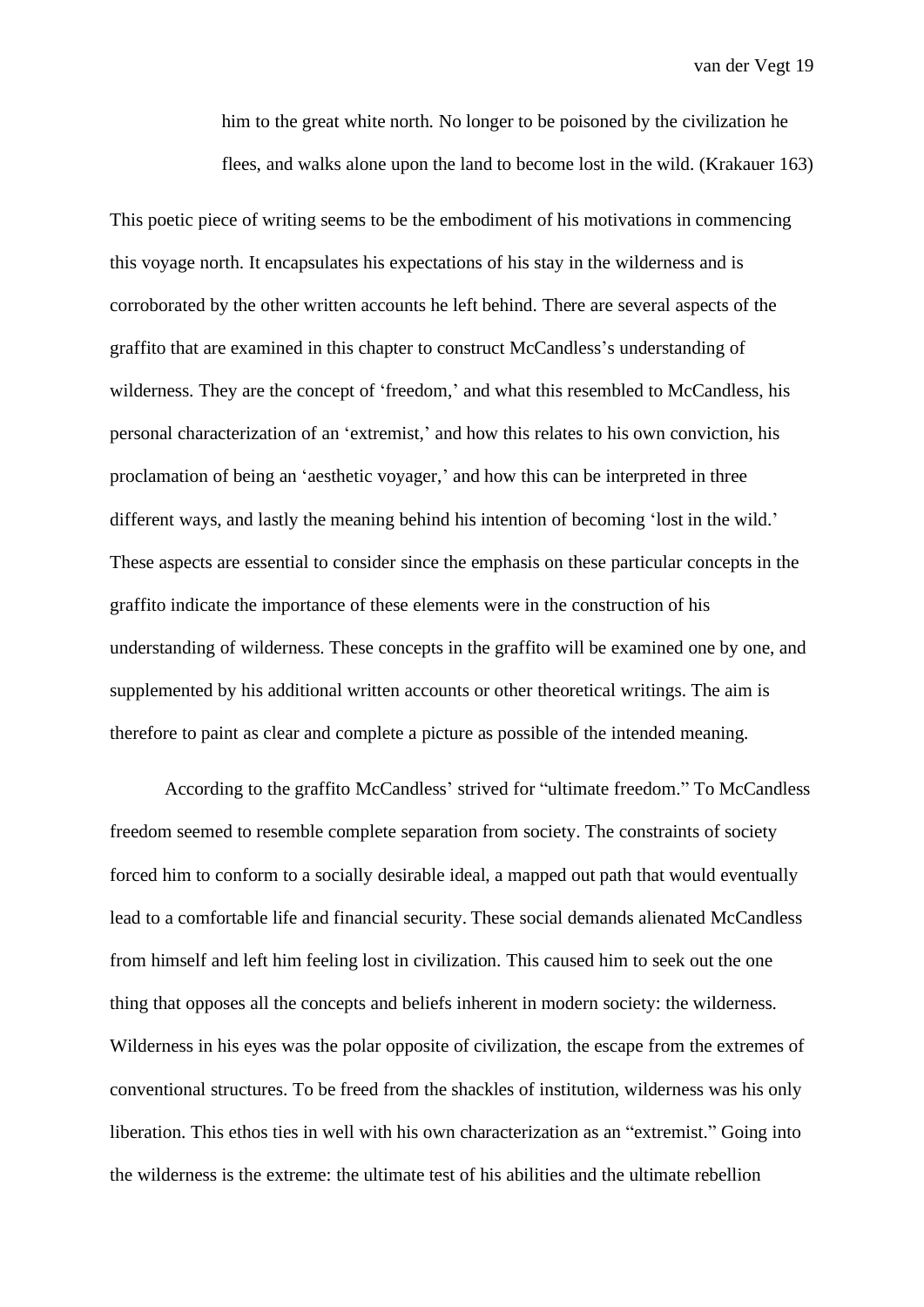against societal expectations. The solitary conquering of the wilderness is a testament to McCandless's ideology of needing to distinguish himself from the path that society had laid out for him and others his age.

McCandless strived to separate himself from the collective we all start out as part of. As we grow, our family, friends, culture, religion and environment all play their part in shaping our personality. As we grow older, the need to distinguish ourselves and develop our own individual ideas and beliefs becomes increasingly important. Philosopher Carl Jung, who is recognized as one of the most influential psychiatrists of all time, has written extensively about developmental psychology. Jung believed that regardless of age, one is always moving towards a more complete level of self-realization. He wrote about the 'process of individuation:' the path to optimal personal development for an individual. This individuation is the process of becoming what one is destined to become from the beginning (Stevens 131), or as Jung described in his own words, "the process by which a person becomes a psychological 'in-dividual, that is, a separate, indivisible unity or 'whole'" (Jung 275). McCandless's entire endeavor can be viewed as a process of individuation. By detaching himself from society, he separated himself from the collective that created him, only to shape himself as an individual to his liking and his own ideology. The convictions, ideas and beliefs that arose within McCandless as he grew older, did not align with the expectations of his social environment. His ideas about self-development, fulfillment, wealth and relationships differed from the ones that his family and the academic climate stimulated. This opposition in ideas prompted McCandless to break away with the entrenched ideals of society and seek out an environment where he would be out of reach of these influences, to develop as an individual without interference.

McCandless's need to be independent and to assert agency over his own path in life is no strange phenomenon. Acts of rebellion, especially against the established order is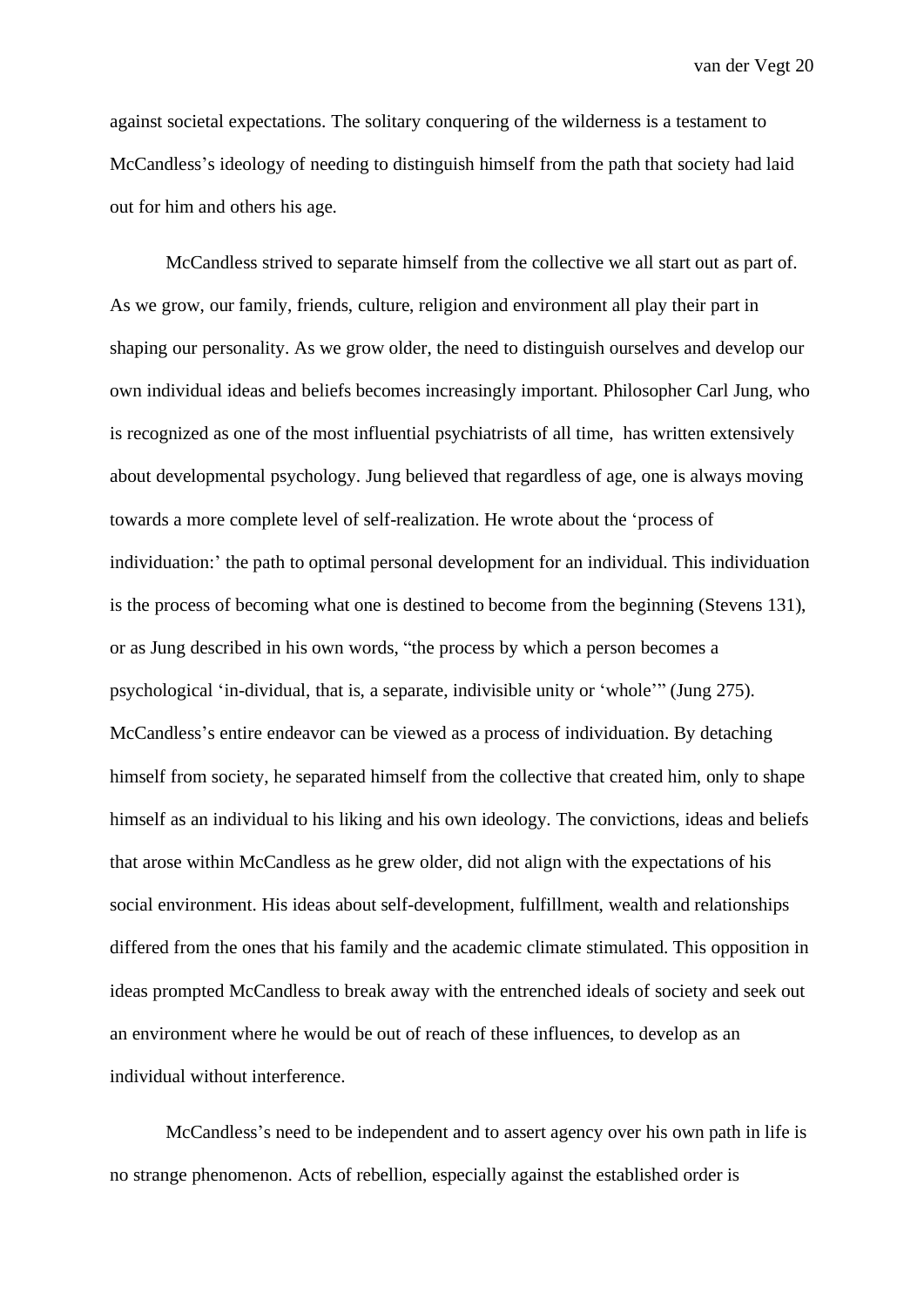something which, especially in youth, can be regarded as part of growing into adulthood. Joseph Kramp discusses idealistic American youth's rebellion against societal constraints through self-isolation in nature. It is here that they construct an ideology which the author refers to as 'nature religions:' "Nature religions seek to experience reality more authentically through the 'purification of falsehood' (68) which is present in society, and to compensate for the lack of community and connectedness". Through immersion into nature, whether that be solitary or communal, adolescents seek to establish a new connection with their surroundings and break apart from the imposed rules of the normative social order. In his graffito McCandless speaks of "killing the false being within and victoriously concluding the spiritual revolution." In a way, McCandless has constructed his own "nature religion." He has chosen the Alaskan wilderness to be the destination of his solitary submersion into wild nature. Here he expects to undergo a profound spiritual transformation with the intention of washing himself clean of all traces of the impositions and ideals of the capitalist society, to emerge a new man with new ideals and beliefs about personal fulfillment.

McCandless's idea of a spiritual transformation in nature can be likened to the concept of a rite of passage. A rite of passage, or rites of passage are terms that are subject of study in anthropology. Usually these rites mark an important stage in someone's life, or transitions from one stage to the next, most famously: the transition from childhood into adulthood. According to Arnold van Gennep, rites of passage are a universal phenomenon that involve three different stages: *separation*, in which the subject is distanced from the structure of everyday life in the social order; *transition*, in which the subject undergoes an intense experience within circumstances that differ vastly from the regular social structure; and *aggregation* (or [re]incorporation), through which the subject re-enters the social order in a different state of being (vii). Elaborating on this, Ken Andrews writes that, from an anthropological perspective, wilderness expedition can be viewed as an important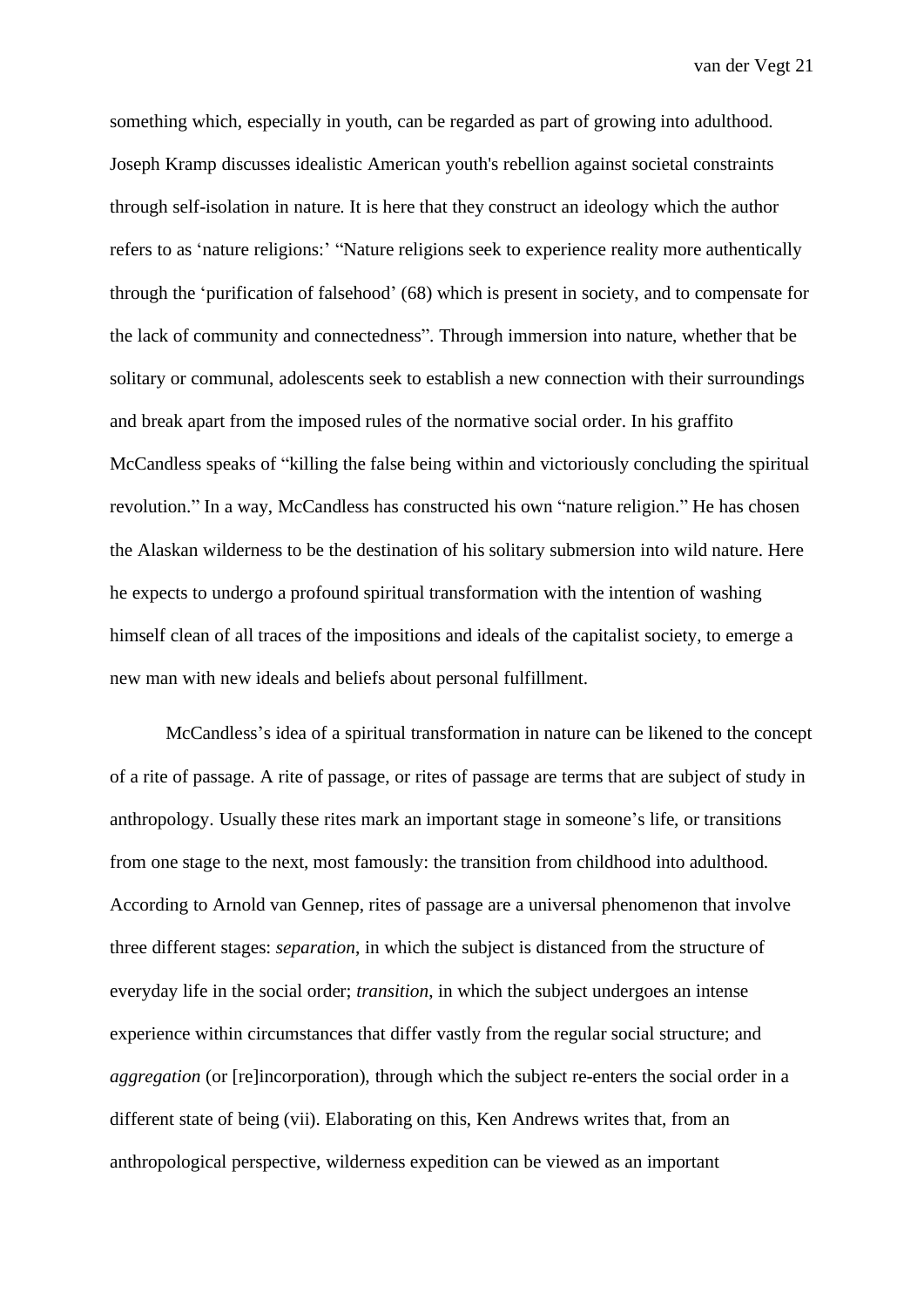phenomenon in which participants "journey from the conventional structures of society through the transitional phase of liminality and back into society again" (35) resembling the three stages in a rite of passage.

McCandless's intention of submerging himself into nature with the purpose of undergoing a spiritual transformation therefore closely resembles a fusion of van Gennep and Andrews's observations. His wilderness expedition attempted to transition into a different stage in his life. By separating himself from society and submerging himself into nature he passed into the liminal stage of his rite of passage; the phase of transition. To then leave behind the old self that was conditioned by society, and emerge a new man; an individual shaped only by his own ideals and beliefs, adhering solely to the laws of nature, not those of man.

It is likely that McCandless, once he felt he had fully experienced living off the land, intended to return to civilization, completing the final stage of his rite of passage; 'aggregation'. Perhaps it then proved to be time to enlighten others about the benefits of seeking out the wilderness in the journey of self-discovery. This passion of encouraging others to adopt a lifestyle similar to his life on the road becomes apparent in the letters McCandless wrote to his friends along his journey. His conviction of the advantages of this way of life becomes evident in a letter he wrote to Ron Franz: "nothing is more damaging to the adventurous spirit within a man than a secure future. The very basic core of a man's living spirit is his passion for adventure. The joy of life comes from our encounters with new experiences, and hence there is no greater joy than to have an endlessly changing horizon, for each day to have a new and different sun" (Krakauer 56-57).

The "spiritual revolution," McCandless wrote about in his graffito manifested itself as a rite of passage to a new phase in his life, part of the nature religion – solitary submersion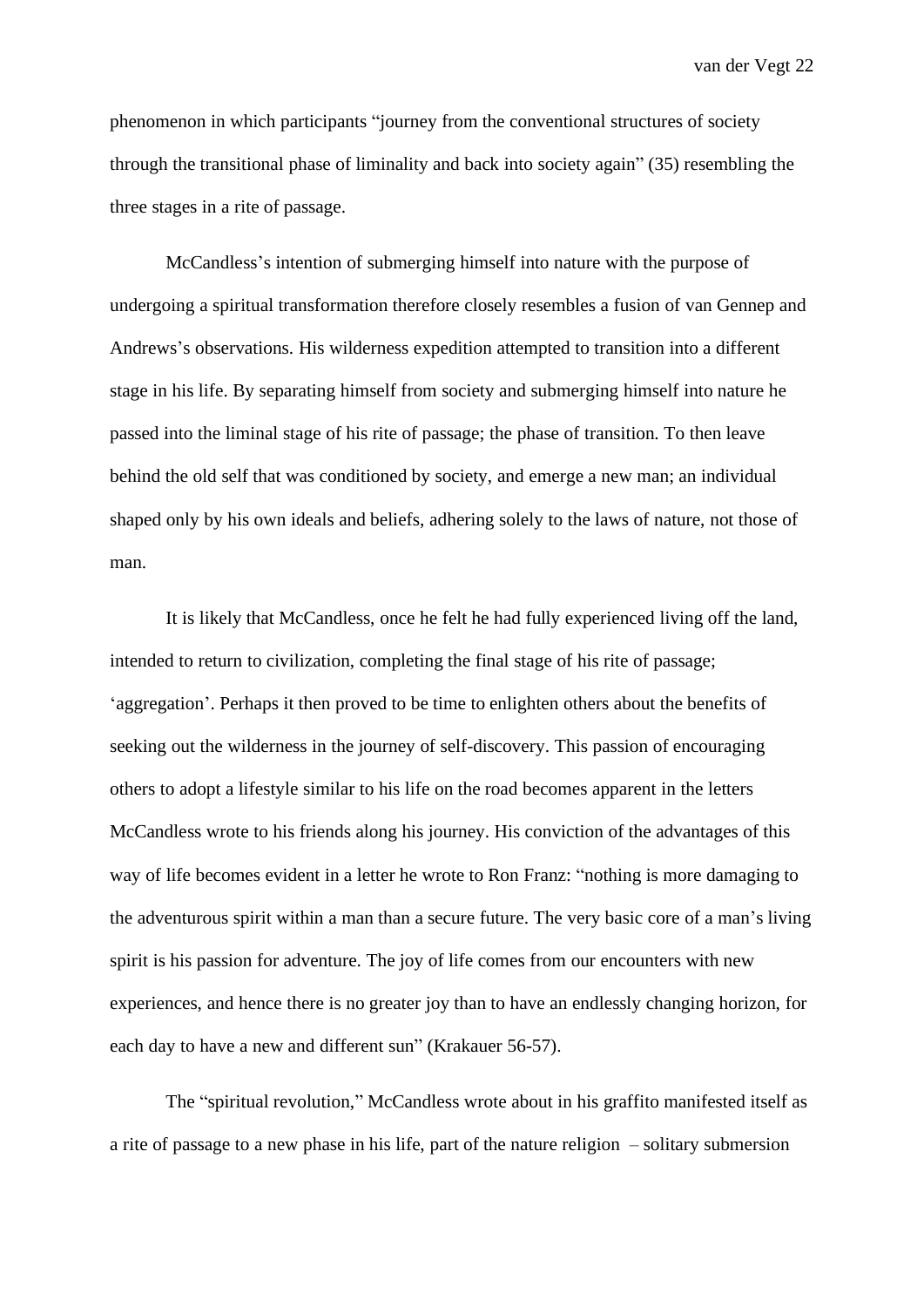into the wilderness – that he had constructed for himself. His completion of the rite however, never occurred: due to his untimely death, McCandless never returned to society.

Another element of the graffito that is important to consider is McCandless's fixation on aesthetics. This is because it can be explained in three distinct ways, but all three seem equally important in contributing to his understanding of wilderness. Characterizing himself as an "aesthetic voyager," this designation emphasizes the importance of beauty and the visual portrayal of his travels. Aesthetics; "a set of principles concerned with the nature and appreciation of beauty" ("aesthetics") , is central in the literary works McCandless read. The depiction and description of wilderness in particular, is something that writers he admired, such as London, wrote about in great detail. This idealistic and romantic portrayals of the wilderness became the main representation for McCandless, basing expectations of the North on these aesthetically pleasing depictions. He beatified London, carving "Jack London is KING" (Krakauer 9; underlining is part of the original text) on a piece of wood. Since Chris was planning to write a book on his travels, the need to have his voyage fall into the same aesthetically gratifying category as his literary examples was particularly important. His idolization of literary ideals in a sense became guidelines for his owns experiences in nature; they needed to meet the aesthetic standards of the works he had read. To have his own novel be as close to one of those classical works would be validation of his capability and quality as a writer and would create validity and authenticity in his own eyes.

A further critical component of his characterization as an "aesthetic voyager" is that there is a strong correlation between aesthetics and spirituality in general and aesthetic experiences lived in nature in particular. Bergmann and Eaton write that aesthetic experiences increase a person awareness of their surroundings, in turn influencing "the interconnectedness of the inner and outer, the bodily and the spiritual, the surrounding and the inhabitation" (Bergmann and Eaton 3). Awareness of who we are, and how we are connected with nature is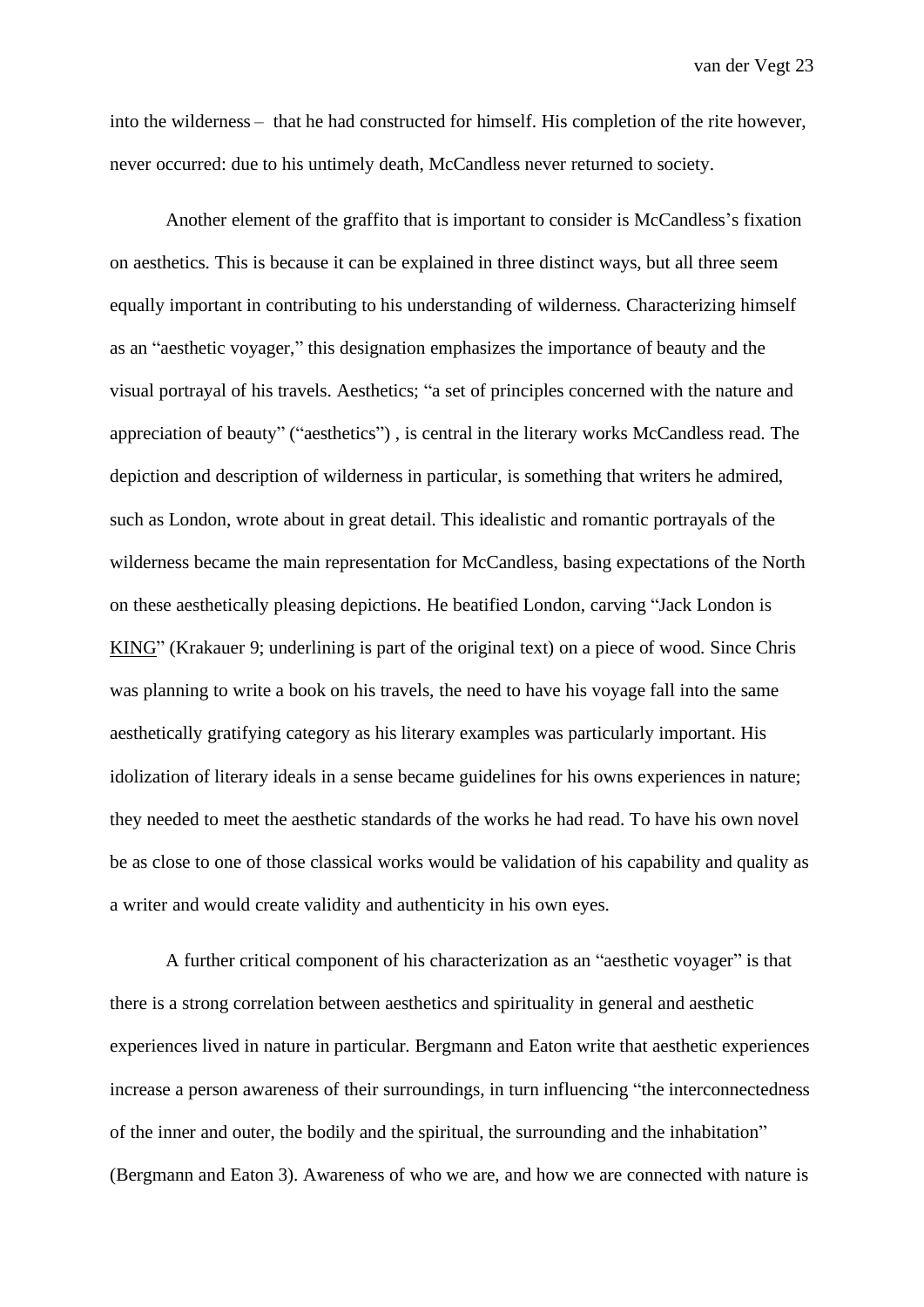crucial, as a lack of awareness creates alienation, from our environment as well as from ourselves. It seems that this alienation was one of McCandless's main motivations to seek out aesthetic experiences. The alienation he had experienced at home in his (urban) surroundings and his contempt for the normative social order, created friction and estrangement from himself. He wanted to live out his own ideals and shape his existence according to his own beliefs. In order to rediscover his connection to his surroundings and to reestablish a connection with himself, he needed to flee the society and retreat into nature to seek out the aesthetic experiences that would restore this balance. In *Doctor Zhivago* McCandless wrote "[n]eed for a purpose" (103) in the margins of a passage that stated:

> Everything had changed suddenly ... As if all your life you had been led by the hand like a small child and suddenly you were own your own, you had to learn to walk by yourself. There was no one around … whose judgment you respected. … [Y]ou felt the need of committing yourself to something absolute – of being ruled by it in place of the man-made rules that had been discarded. You needed to surrender to some ultimate purpose more fully, … more than you had ever done in the old familiar, peaceful days, in the old life that was now abolished and gone for good" (Krakauer 103)

What seemed to be lacking from McCandless's previous life, as can be deducted from this quote, was a sense of purpose; the idea that his experiences were meaningful and fulfilling and were part of a grander scheme. By retreating into nature, McCandless was convinced he would find a (renewed) sense of purpose. The alienation McCandless experienced in his old life, which he left behind, was replaced by a sense of belonging through aesthetic experiences in the wilderness.

Furthermore, aesthetic voyages, especially towards and within places of pristine nature often entail the experience of wonder. Robert Fuller connects these phenomena by stating: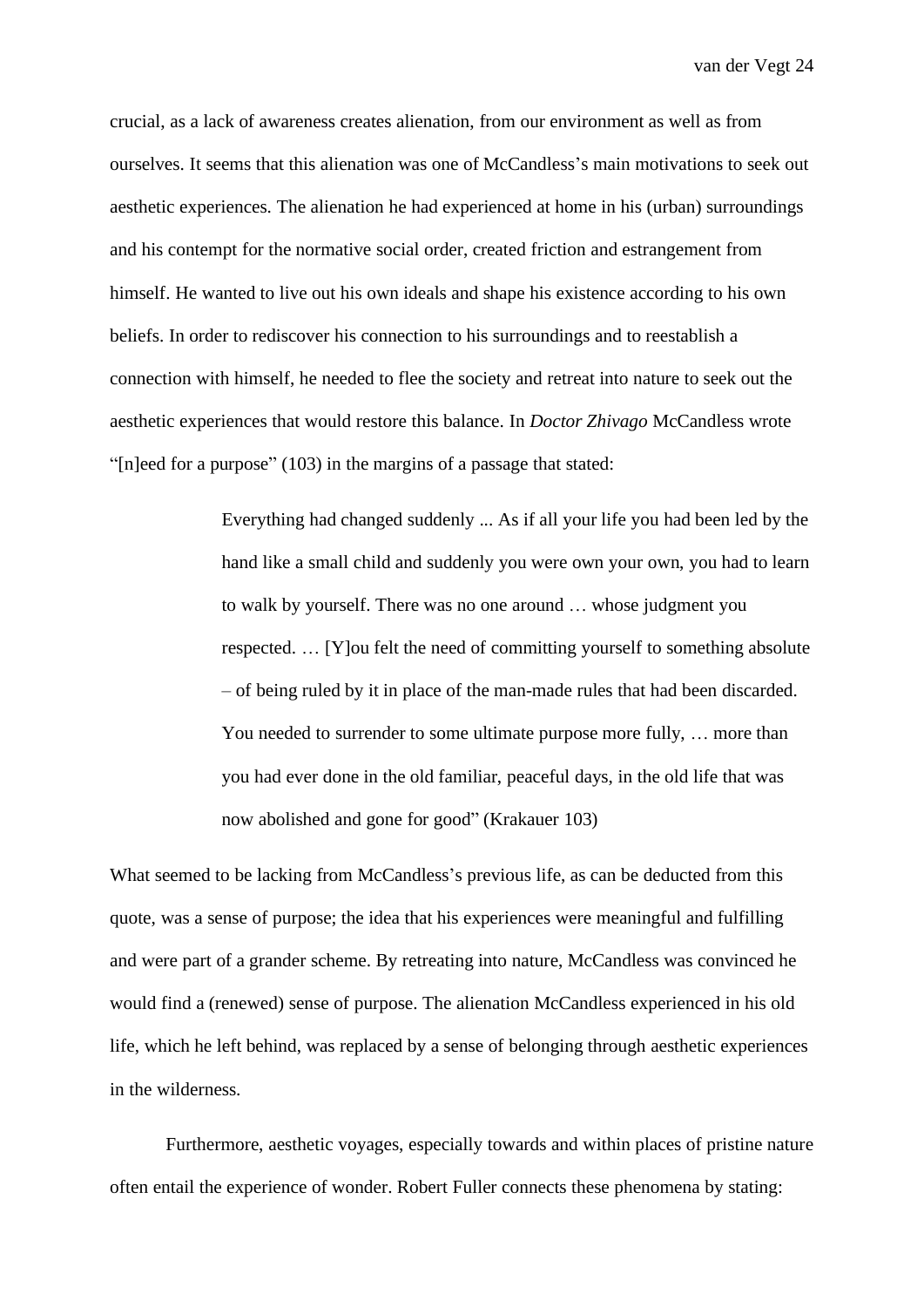"Wonder most frequently occurs as a response to something that strikes us as intensely powerful, real, or beautiful" (70). Natural places can often invoke wonder, since they are aesthetically pleasing and engaging to the senses. In nature, McCandless pursued this sense of wonder, but also desired a more profound and elevated state of being. In his journal he wrote: "It is the experiences, the memories, the great triumphant joy of living to the fullest extent in which real meaning is found" (Krakauer 37; underlining is part of the original text). Living to the fullest extent signified that McCandless did not want to merely be moved by his adventures; instead he wanted grandeur and intensity in the experiences in his life; he wanted the experiences in nature to be profound to such an extent that it would expand his consciousness and perception. He broke free from the monotony of a 'normal life' just to experience the ferocity of an unpredictable and uncertain life. Abraham Maslow was the first to introduce the phenomenon called "peak experiences." Peak experiences are "moments of highest happiness and fulfillment that generally carry with them some important meaning and/or insight for the individual" (McDonald et al., 3). Places of pristine wilderness and beauty, therefore places of great aesthetic value, are triggers for these moments of elated consciousness. Maslow argues that peak experiences are sought out in the process of "selfactualization," which, in Maslow's hierarchy of needs, is the highest level of psychological development where one's full personal potential is achieved (Maslow 383). McCandless inclination to seek out "peak experiences" in the wilderness appears to be a desire for selffulfillment and self-actualization which could not be achieved if he was still part of the normative social order.

Another important aspect to consider is the final line of the graffito. McCandless wrote that he fled civilization to walk alone upon the land and become "lost in the wild." This suggest that he tended to truly immerse himself deeply into the wilderness, to fully disappear. On April  $27<sup>th</sup>$  1992, he wrote to Wayne Westerberg: "This is the last you shall hear from me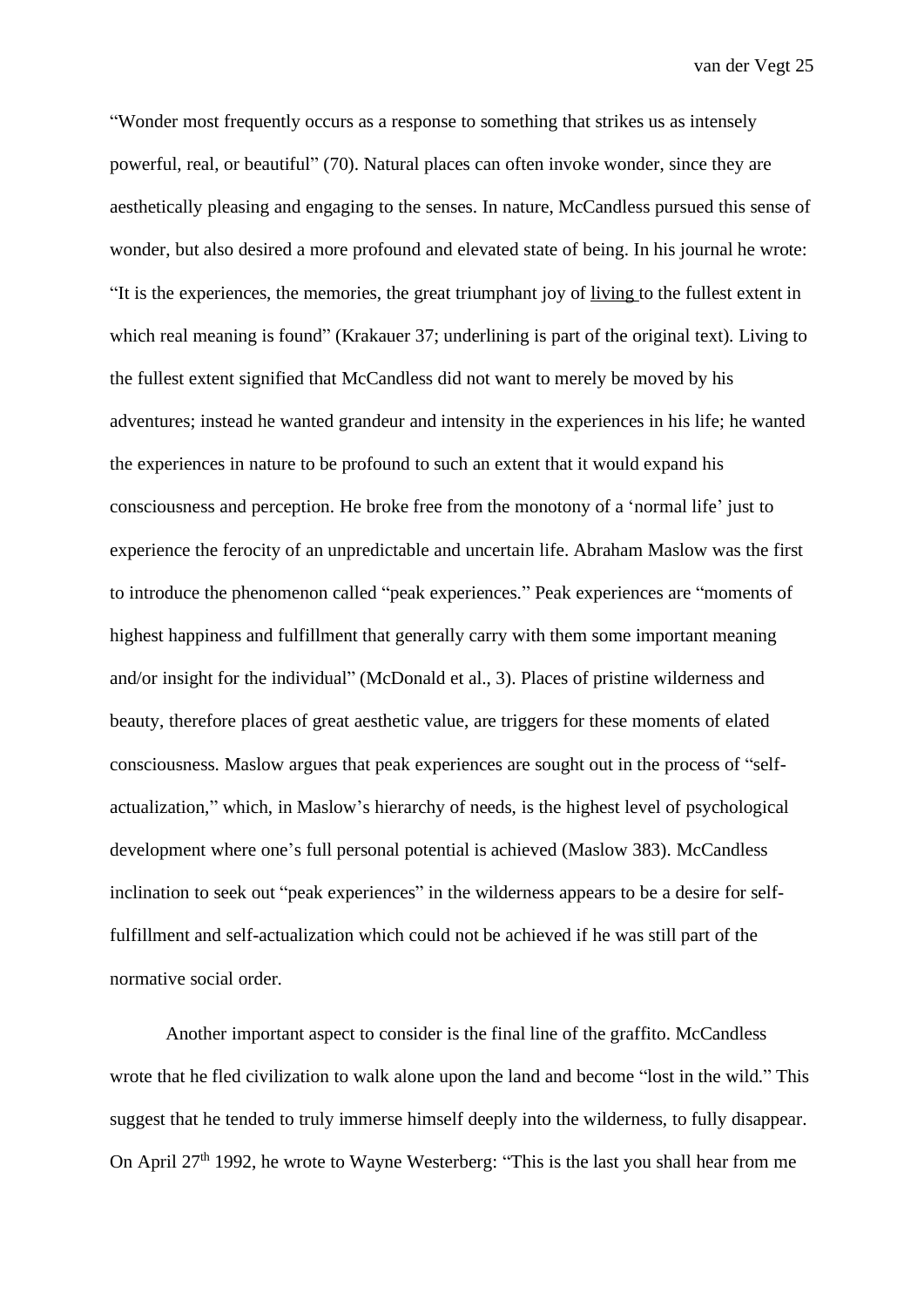Wayne. … I now walk into the wild" (Krakauer 69). While McCandless aimed to be lost in the wild, it appears as though he did not truly know what it meant to be 'lost in the wild'. Through the imagery conjured up by London, images in *Outdoor*-magazine and novels he had read, the idea of being lost in the wild became a romanticized idea. McCandless came to understand what being truly lost in the wild means, when he quite literally became lost. According to Jim Gallien, an Alaska Native who dropped McCandless off at the Stampede trail, he did not carry any equipment that would help him survive in the wilderness: no compass, no snowshoes, no waterproof clothing, no axe, just some bare essentials, ten pounds of rice and a book about edible plants. McCandless stated: "I've got ten pounds of rice and that's all I need" (Brown). McCandless followed the Stampede Trail into an area that is known as the Outer Range, a region of mainly arctic tundra with little shelter against external influences. Gallien told him that there were way better places to go to experience Alaska's wild nature (Brown), but McCandless was fixated on his own plans.

McCandless seemed convinced of his own ability to brave a part of the world that is considered to still be a wild area of nature. These parts of nature have not been (fully) subjected to the hand of man, and therefore will not give any consideration to the presence of man. Gary Snyder, who explored Alaska and is intimately familiar with the wilderness of America, wrote in a letter to Jonah Raskin: "[T]he wild is demanding and orderly, not chaotic and romantic. … [I]nhibitory people, archaic or recent people who lived by hunting and gathering, subsistence, did not seek adventures" (Raskin 202). What McCandless did not seem to grasp, is that in the wilderness, being ill prepared in most cases equals death. Hogan and Pursell even go as far as saying that: "McCandless seemed to have intentionally tried to limit his ability to survive" (79). A more probable explanation would be that McCandless wanted to rely on himself as much as possible, to rid himself of as many possessions as possible, and to fully experience living off the land, adhering to a minimalistic lifestyle. An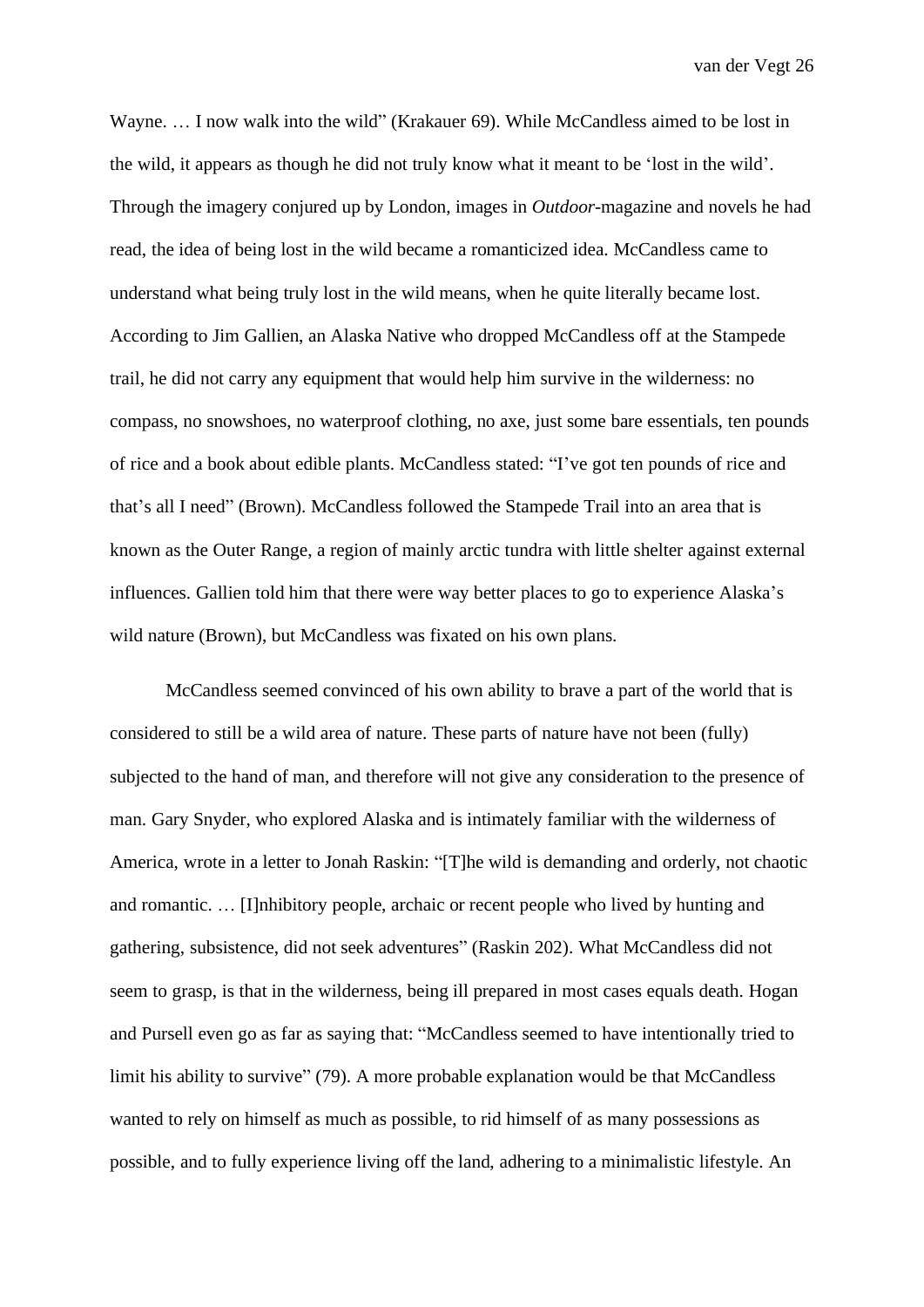"extremist" in his own words, would not load up with gear to accommodate himself in the wilderness, but would seek out a demanding existence that constantly pushed boundaries. The more challenging the experience, the more McCandless embraced it, writing: "Malnutrition and the road have taken their toll on his body. Over twenty-five pounds lost. But his spirit is soaring" (Krakauer 37). The solitary quests his literary heroes London, Thoreau, and Muir undertook convinced him that he too was capable of braving the wilderness alone, with the sole guidance being his own (limited) knowledge. In reality, Alaskans underline the importance of taking advice and knowledge from people who are familiar with the land (Hogan and Pursell 79), relying on wisdom being passed down and on by those who are more experienced.

McCandless wanted to be lost in the wild, yet it can be argued that this idea of being lost is very different than what it actually means to be lost. The idea McCandless created in his mind was of him conquering the wildness of Alaska, transforming psychologically and reaching his fullest potential. Chip Brown writes: "What he had envisioned before he came was the Alaska of shining mountains and immense herds and smoke curling above archetypal cabins – a far cry from the base world of insects, darkness, and death." The early days in the wilderness of Alaska made McCandless elated, writing in his journal: "I am reborn. This is my dawn. Real life has just begun" (Krakauer 168; underlining is part of the original text). After two months in the wilderness, he seemed to have completed stage two of his rite of passage: he emerged with a changed perspective on life, and was ready to get himself back to the world of man. It was only then, however that McCandless learned what it meant to be truly lost in the wild. To trail back to civilization, McCandless needed to cross the Teklanika River, yet, when he returned to where he had crossed the river in spring, he found a wildly flowing river that was impossible to wade through. Panic took hold of McCandless, he wrote: "Disaster. … Rained in. River looks impossible" (Krakauer 170). Had McCandless owned a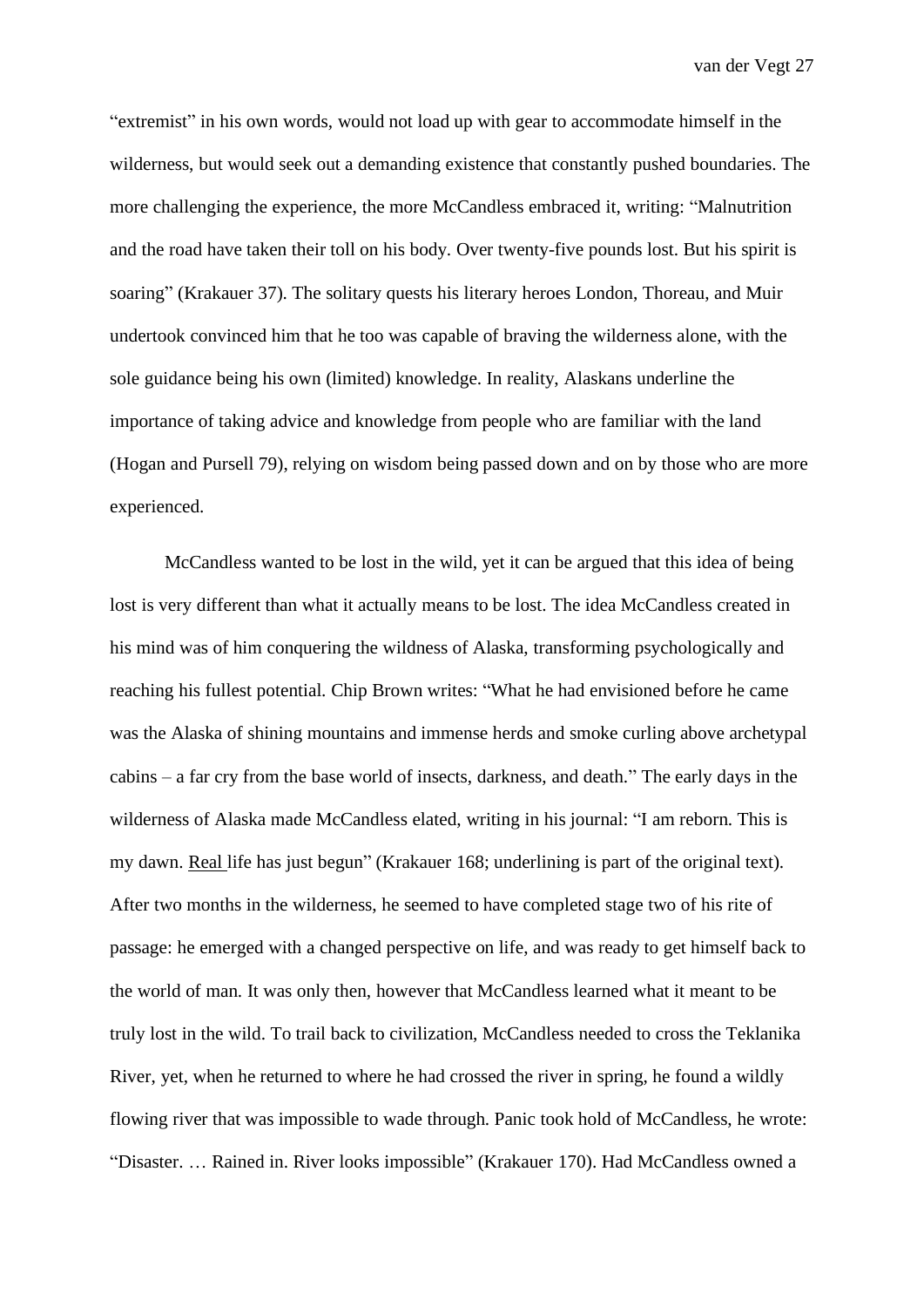map of the area, which he deliberately did not have, he would have discovered that "that about half a mile north, where the Teklanika narrows into a two-hundred-foot channel and rushes through a canyon, there was a gauging station. If he had gone to investigate, he might have discovered a cable tram spanning the river" (Brown).

Having no means of navigating anywhere and no vantage point, McCandless returned to the bus that had been his home for the past two months. Here he spent the remainder of the summer, living off small game he could shoot, berries, mushrooms and plants he tried to identify in *Tanaina Plantlore.* On day 100, he wrote in his journal: "Made It! But in weakest condition of life. Death looms as a serious threat, too weak to walk out, have literally become trapped in the wild – no game" (Krakauer 195). He blamed his weak condition on the consumption of the 'wild potato,' which was later identified as *hedysarum alpinum* or wild sweet pea. The seed contains an antimetabolite which, when consumed in large quantities, can result in death (Krakauer). Had McCandless informed himself more on the edible fauna of Alaska, or consulted an indigenous expert, he might have stuck to trying to identify plants with more distinguishable features.

One of McCandless's last journal entries was written in his copy of *Doctor Zhivago.* Next to the passage "And so it turned out that only a life similar to the life of those around us, merging with it without a ripple, is genuine life, and that an unshared happiness is not happiness... And this was most vexing of all," McCandless wrote, "HAPPINESS ONLY REAL WHEN SHARED" (Krakauer 189). This documentation can be perceived as a testament to McCandless's solitary spiritual revolution. It can be interpreted to mean that he was ready to conclude the finale stage of his rite of passage, to re-integrate into the human community with renewed insights, understandings and wisdom. It might have meant he was keen to shed a light on how wilderness can change one's perspective: how removing yourself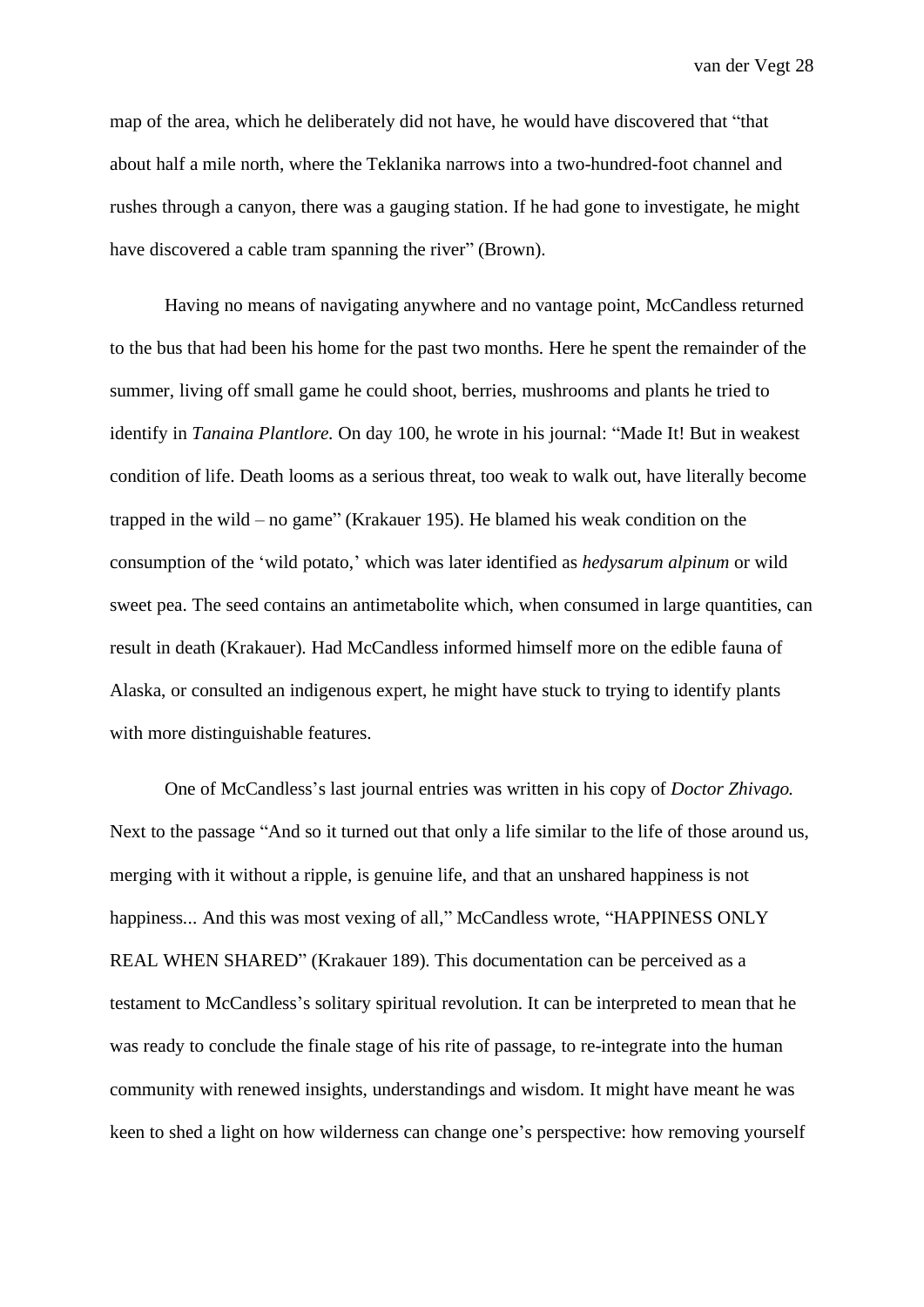from structure and routine can completely alter a person's preconceived ideas about how the course of one's life should run.

Yet this declaration perhaps also emphasizes how important it is, to immerse yourself in an experience with preparation and a realistic idea of what to expect. McCandless experienced firsthand that the romanticized and unrealistic concept of wilderness he created in his mind was in stark contrast with the harsh reality of the rugged nature up north in Alaska. This idea that wilderness would aid him in becoming "whole" as a human, in the end cost him his life.

Despite this, it seems that his own rite of passage through submersion in nature, did change him in some significant way, as he intended. Yet it provided him with knowledge that contrasting his own initial ideas and assumptions about the wisdom he would gain. The wilderness, which he had constructed into his own spiritual teacher, did not confirm that a solitary and extreme existence in nature was the only path to true fulfillment. Instead it held up a mirror in front of him and showed him that happiness comes not from experiencing life cut off from the intimacy and connection of family, friends or acquaintances; true happiness can only be achieved when one can share experiences and joy with others.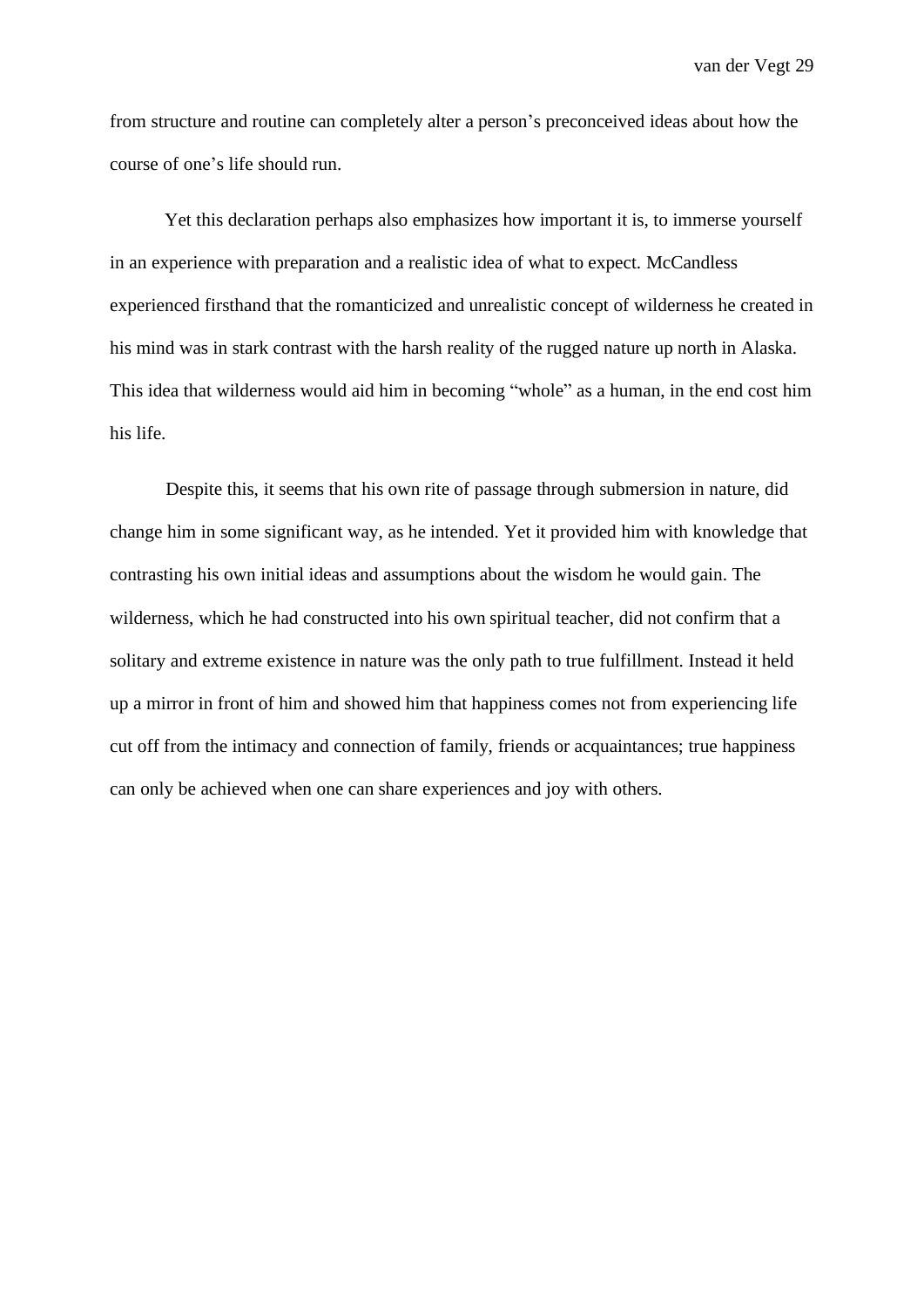#### Conclusion

In the summer of 1990, Christopher McCandless abandoned most of his possessions and took to the road. He changed his name and invented a new life for himself, embarking on a nomadic voyage across North America that would eventually lead him to the wilderness of Alaska. That wilderness beckoned McCandless, he had spent countless hours reading the works of London, Thoreau and Tolstoy and was inspired to embark on a solitary quest into the wild to subject himself to his own spiritual revolution. McCandless wanted to be lost in the wilderness, and had constructed a certain idea of wilderness that would aid him in realizing his potential as a man.

By analyzing McCandless's writings, separate from the additions and interpretations of *Into the Wild*'s author Jon Krakauer, this study has constructed a multidimensional interpretation of McCandless's understanding and thematization of wilderness. By first dissecting the concept of wilderness, demonstrating its ambiguity and then relating this to McCandless journal entries and other written accounts, there are several things that can be concluded about McCandless's perception of the concept.

McCandless viewed wilderness as a teacher: he expected his experiences in the north to be profound to such an extent that it would change him fundamentally, revealing to him and confirming that a full life can only be lived when one breaks free from the normative social order and adopts a solitary lifestyle of extremities. McCandless expected the wilderness to be the environment for his own rite of passage, before re-entering civilization enriched by the knowledge nature provided him. Moreover, wilderness to McCandless was refuge, a haven far from the society he had abandoned and which he seemed to despise. He sought to eliminate the alienation he felt in the social environment he grew up in. Wilderness to him was a harbor of solace; a romantic idea of a place that would welcome him and protect him from the harmful influences and expectations of modern society.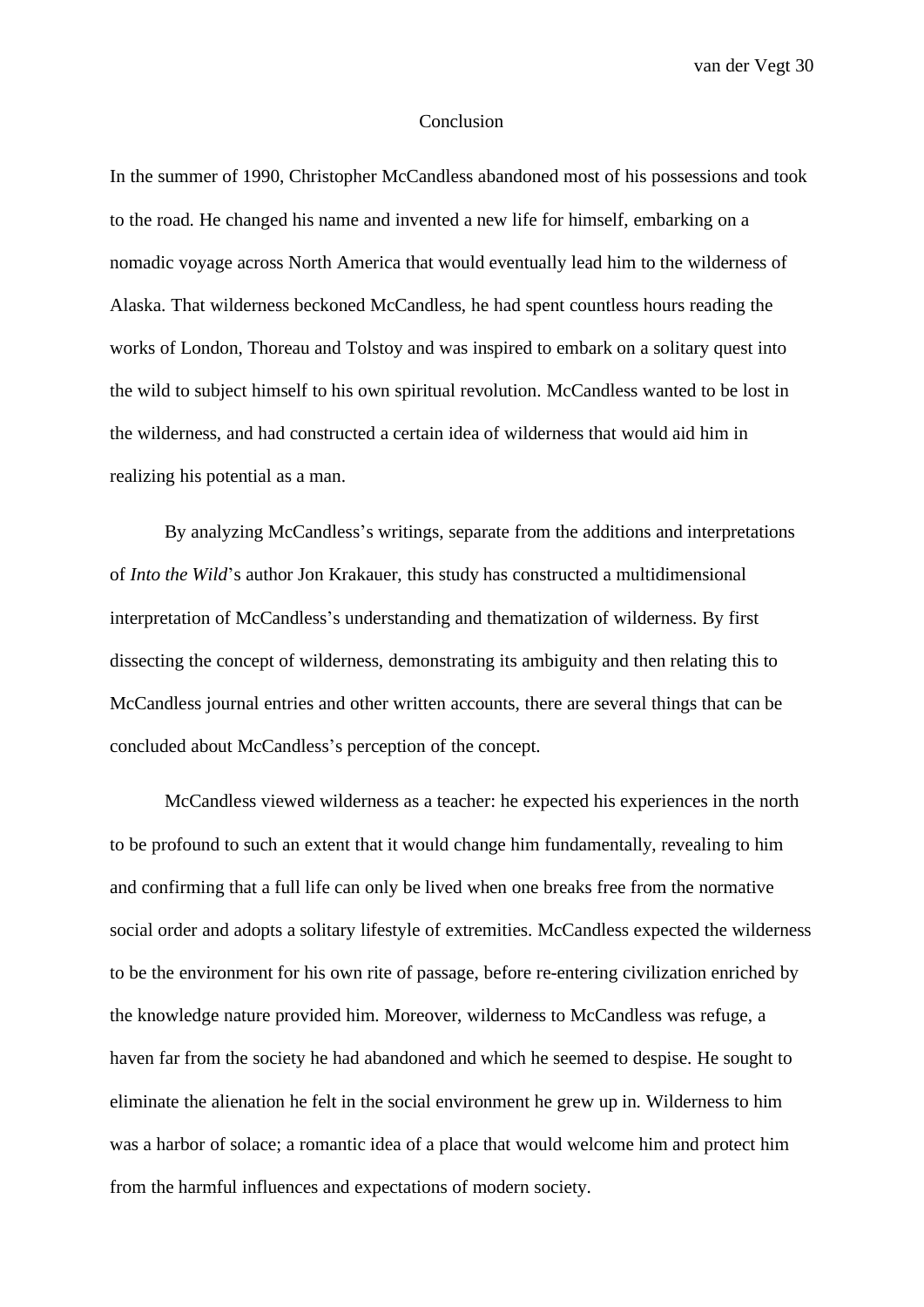What is more, wilderness experience to McCandless was an 'aesthetic voyage,' a journey that needed to meet the aesthetic values of his literary heroes, later to be captured in a novel of his own. The aesthetic depiction of his travels was equally as important as the actual experiences, and the depth of the grandiosity of his trials in nature had to be felt by those who would eventually read his book.

However, only when McCandless truly became lost in the wild, was he confronted with the aforementioned romanticized ideas he had created of the wilderness. The reality of being lost is frightening and disorienting and shakes the foundations of one's beliefs. The romanticized construct of wilderness led McCandless to an isolated and lonely existence, one he previously longed for, but which now subjected him to an environment he was misinformed about and ill-equipped for. His dismissal of indigenous knowledge and expertise left him stuck in the wilderness with no capability to leave. By viewing this wilderness as the ultimate goal in life – living of the land and banishing human relations – he prevented himself from enriching his existence with the pleasure of camaraderie, intimacy and familiarity. In the wilderness he came to understand that his ideas and views were, in the end, not the recipe for happiness. Experiences in the wild and beautiful moments in nature are phenomena that result in the most happiness when one is surrounded with likeminded individuals to share them with.

This study has thus revealed that McCandless's perception of the concept of wilderness is not a one dimensional idea. His beliefs were layered and complex, and created utopian expectations of his experiences as a solitary traveler. To expand on the complexity of McCandless's perception of wilderness further research should be done into his writings in combination with the concepts of aesthetics, individuation, rites of passage, peak experience and self-actualization as the scope of the current project did not allow for such conceptual explorations. These concepts are fundamental in trying to understand how the human mind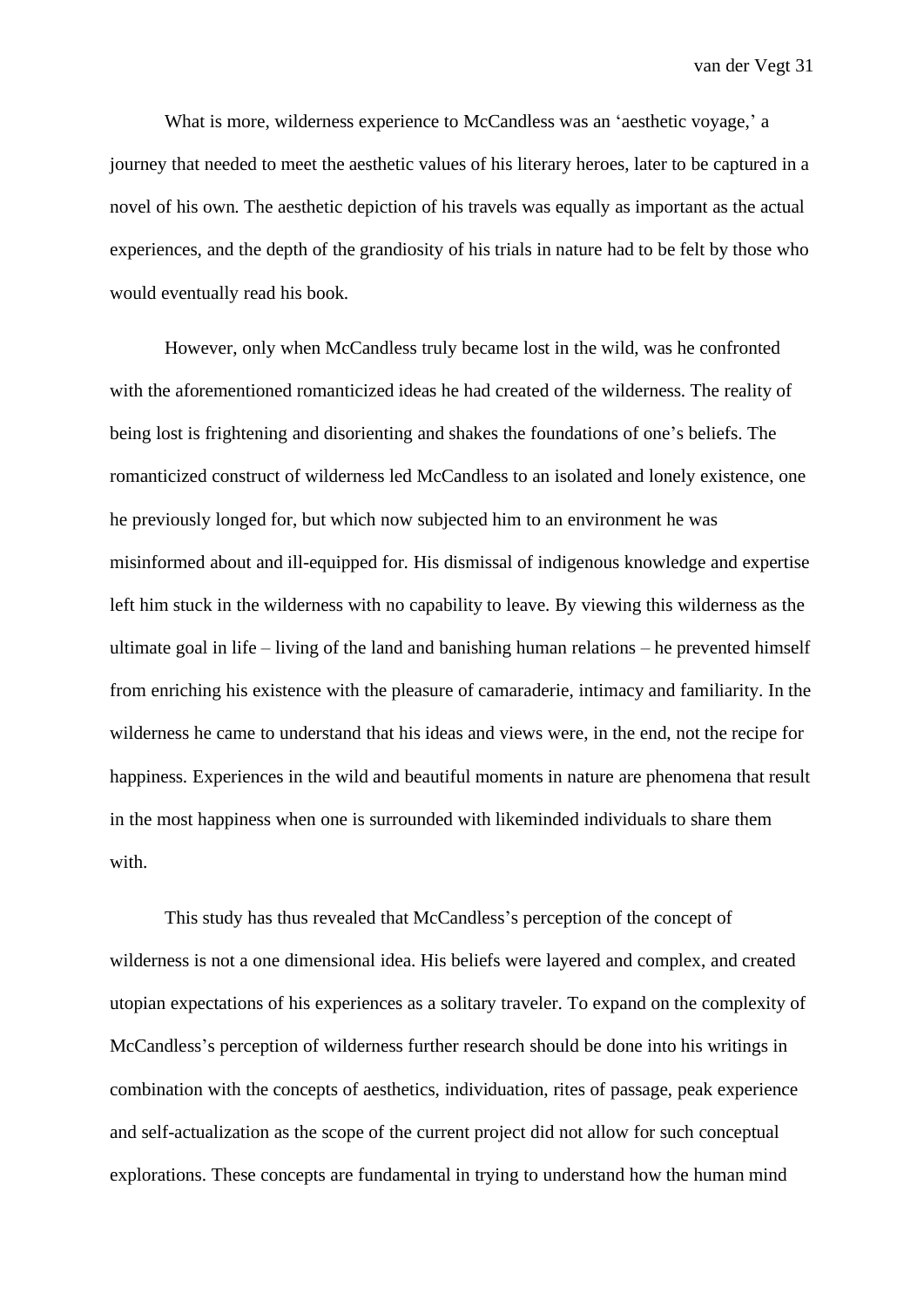operates and how the need for connection, individuality and happiness, can contribute to the need to escape from the norms, expectations and ideas imposed by society, in order to find oneself.

While McCandless's romanticized perception of wilderness should be an admonition to those who seek out wilderness experience, one thing that can be taken from McCandless's story is that, nature is in fact a teacher to us all. By observing our natural environment and spending time outdoors we can achieve peace of mind and gain important insights into life. Nevertheless, gaining wisdom and experience in nature does not require a life based on extremity, and adequate preparation and information will prove valuable to all those that enjoy spending time outdoors.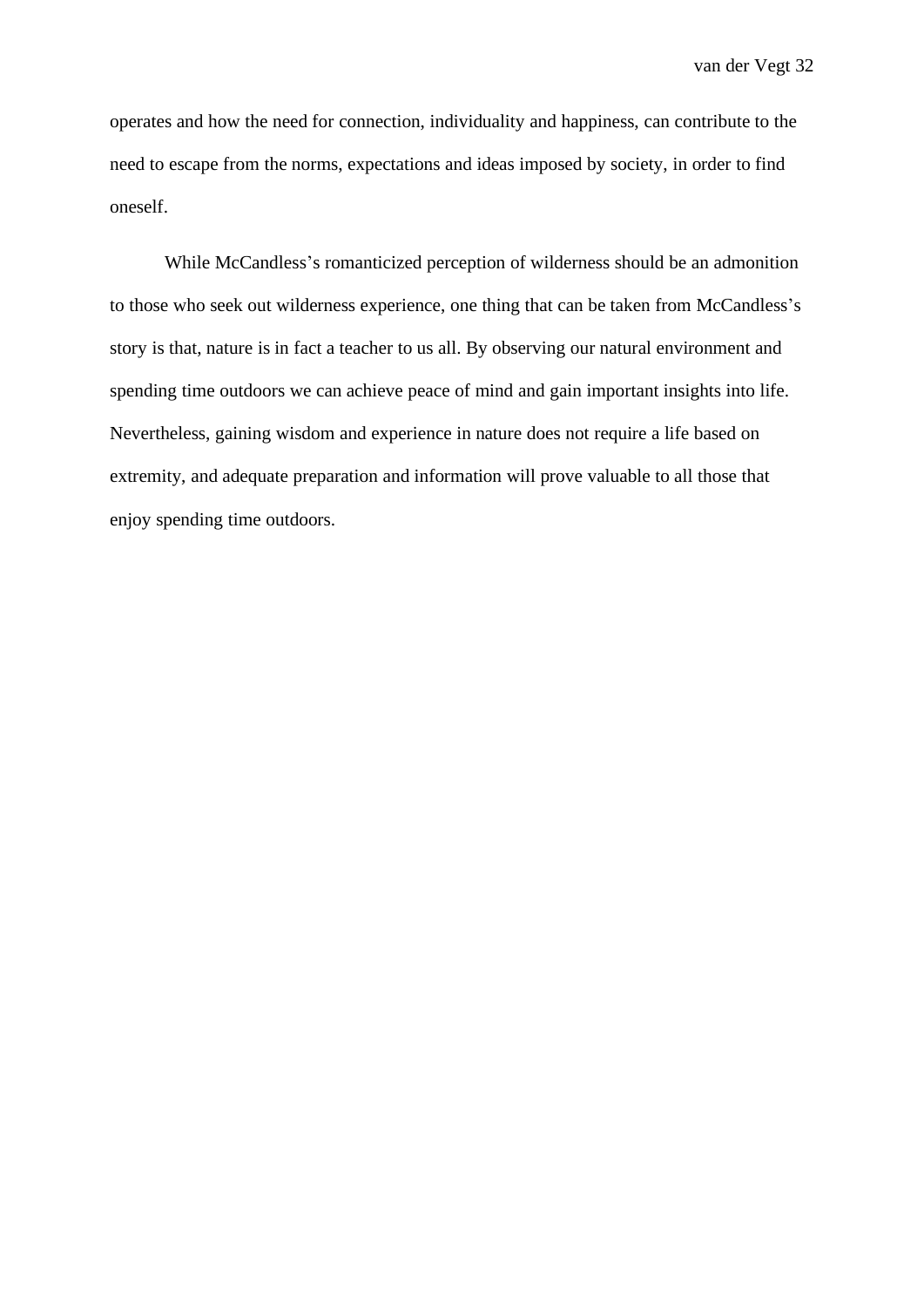#### Works Cited

"Aesthetics." Lexico, Oxford University Press, 2021,

https://www.lexico.com/definition/aesthetics. Accessed 23 February 2021.

- Andrews, Ken. "The wilderness Expedition as a Rite of Passage: Meaning and Process in Experiential Education." *Journal of Experiential Education,* vol. 22, no. 1, 1999, pp. 35-43.
- Bergmann, Sigurd, and Heather Eaton. *Ecological Awareness: Exploring Religion, Ethics and Aesthetics*. Berlin: LIT, 2011.
- Brown, Chip. "I Now Walk Into the Wild." *Annals of Exploration*, The New Yorker, 1993. [www.newyorker.com/magazine/1993/02/08/i-now-walk-into-the-wild.](http://www.newyorker.com/magazine/1993/02/08/i-now-walk-into-the-wild)

Freud, Anna. *The Ego and the Mechanisms of Defence*. Karnac Books, 1993.

- Fuller, Robert."From Biology to Spirituality: the Emotional Dynamics of Wonder," in *Practices of Wonder: Cross-disciplinary Perspectives*, ed. S. Vasalou. Pickwick Publications, 2012, pp. 64–87.
- Johnson, Matthew W., William A. Richards, and Roland R. Griffiths. "Human Hallucinogen Research: Guidelines for Safety." *Journal of Psychopharmacology,* vol. 22, no. 6, 2008, pp. 603-20.

Jung, C G. *The Archetypes and the Collective Unconscious*. Princeton UP, 1980.

- Kramp, Joseph M. "Call of the Wild: The Negative Tendency in the Nature Religions of American Youth." *Journal of Religion and Health*, vol. 54, no. 1, 2015, pp. 61–75.
- Krakauer, Jon. "How Chris McCandless Died: An Update." *The New Yorker*, 20 June 2017, [www.newyorker.com/books/page-turner/chris-mccandless-died-update.](http://www.newyorker.com/books/page-turner/chris-mccandless-died-update)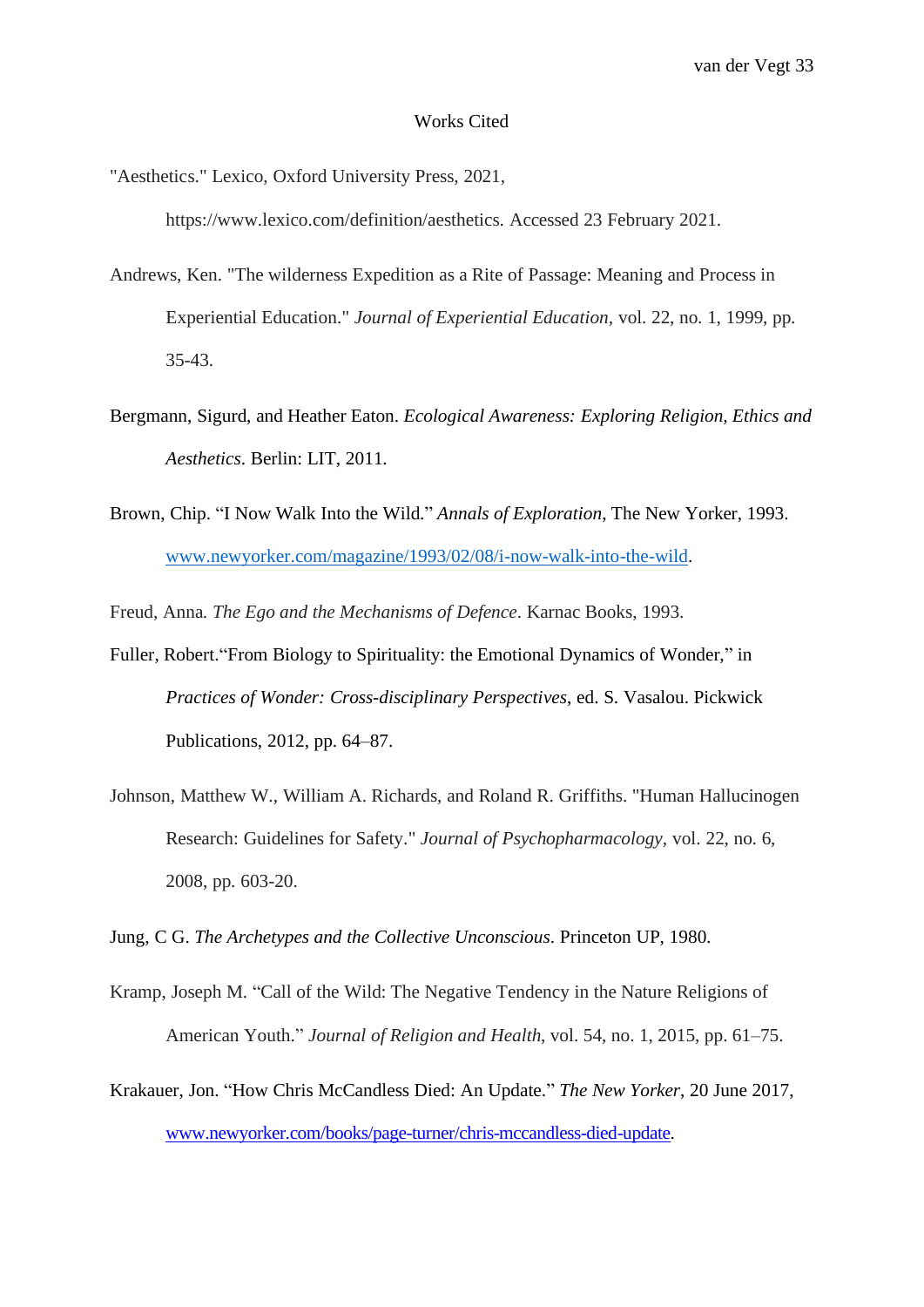Krakauer, Jon. *Into the Wild*. Pan Macmillan, 2018.

La Chapelle, Dolores. *Earth Wisdom*. Guild of Tutors Press, 1978.

- Løvoll, Helga Synnevåg, Knut-Willy Sæther, and Mark Graves. "Feeling at Home in the Wilderness: Environmental Conditions, Well-Being and Aesthetic Experience." *Frontiers in Psychology*, vol. 11, Article 402, 2020, pp. 1-13.
- McClain, Gail. "'I Now Walk Into the Wild'— Misguided and Misunderstood: An Ecocritical Study of Jon Krakauer's Novel Into the Wild." *Temporal Roots: Ecocritical Essays*, 2014, pp. 77-89.
- McDonald, Matthew G., Stephen Wearing, and Jess Ponting. "The Nature of Peak Experience in Wilderness." *The Humanistic Psychologist*, vol. 37, no. 4, 2009, pp. 370-85.
- McGuire, Rosemary. "Understanding Wilderness: Humans and Ecology in Alaskan Nature Writing." *Interdisciplinary Studies in Literature and Environment*, vol. 16, no. 3, 2009, pp. 551–67.
- Nash, Roderick, and Char Miller. *Wilderness and the American Mind*. Fifth edition., Yale UP, 2014.
- Oelschlaeger, Max. *The Idea of Wilderness: From Prehistory to the Age of Ecology*. Yale University Press, 1991. *JSTOR*, [www.jstor.org/stable/j.ctt1cc2krg.](http://www.jstor.org/stable/j.ctt1cc2krg)

Olson, Sigurd F. *Reflections from the North Country*. Knopf, 2012.

Pursell, Timothy, and Maureen P. Hogan. "Alaska's Eternal Frontier: Rural Masculinity and Landscape Nostalgia." *Images of the North: Histories, Identities, Ideas*, vol. 14, 2009, pp. 191-203.